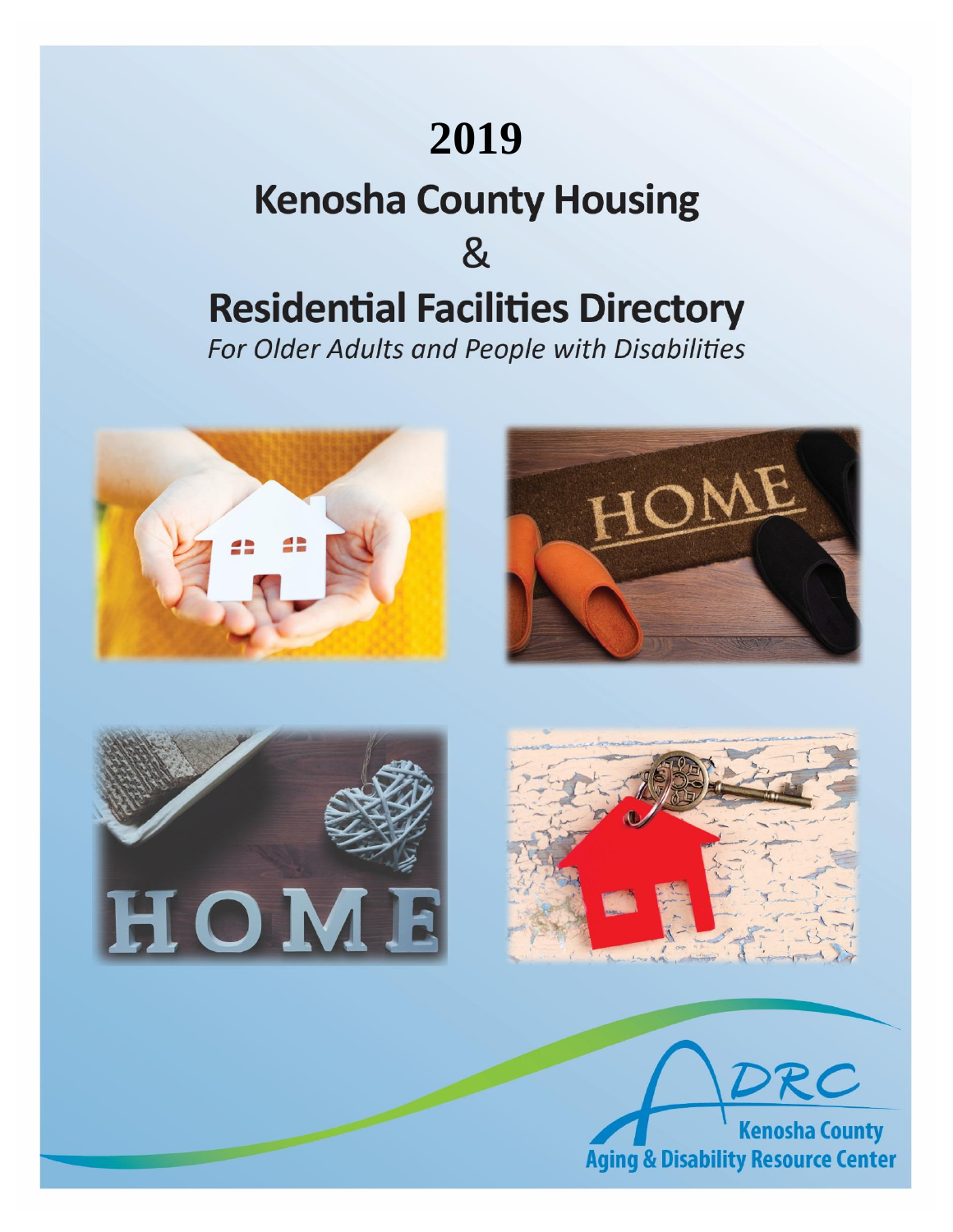### **Table of Contents**

## **Independent Living**

|                        | Affordable Housing Apartments (Section 42) 14       |    |  |  |
|------------------------|-----------------------------------------------------|----|--|--|
|                        |                                                     |    |  |  |
| <b>Assisted Living</b> |                                                     |    |  |  |
|                        | Apartments for seniors with Supportive Services  21 |    |  |  |
|                        |                                                     |    |  |  |
|                        |                                                     |    |  |  |
|                        | Community Based Residential Facilities (CBRF)  26   |    |  |  |
|                        | Community Based Residential Facilities Listings 29  |    |  |  |
|                        | Residential Care Apartment Complexes (RCAC) 33      |    |  |  |
|                        | Residential Care Apartment Complex Listings 34      |    |  |  |
|                        | <b>Skilled Nursing Facilities</b>                   |    |  |  |
|                        |                                                     | 35 |  |  |
|                        |                                                     | 39 |  |  |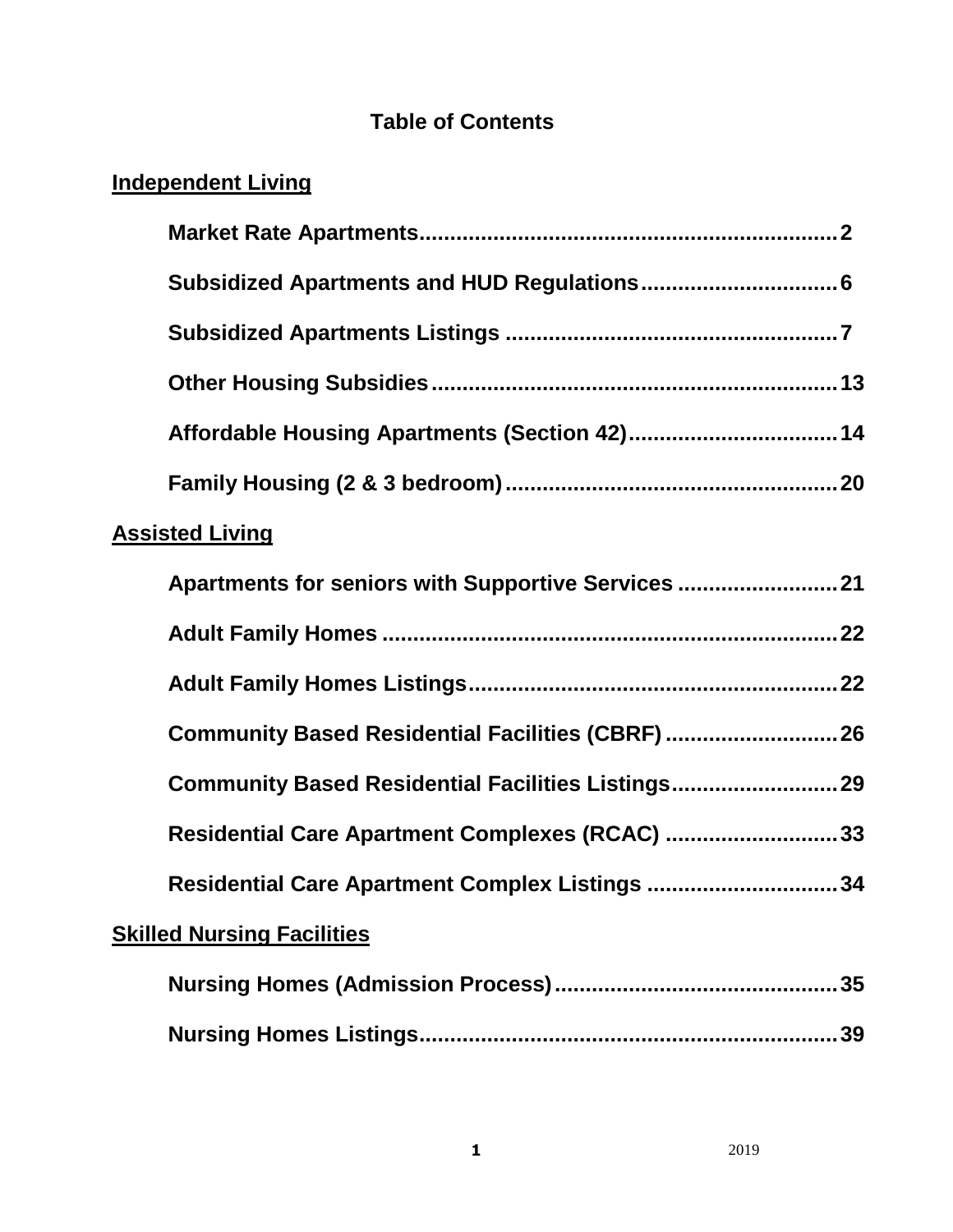#### **Market Rate Apartments**

There are apartments designed for older adults, over the age of 55, who can live independently. No rental assistance is provided, and the rent reflects the general rental rates in the area. This type of apartment usually has a lounge for social gatherings and organized activities.

#### **Beech Pointe 910 – 85th Street Kenosha, WI 53142 262-697-8277 Fax 262-697-1373**

**Units:** 144 (1 & 2 bedrooms) **Laundry:** Yes **Accessibility:** All units are **Grocery:** No wheelchair accessible **Dining:** No **Income Limits:** No **Meeting Room:** Yes **Rent:** \*\$700-\$850 **Social Activities:** Yes **Utilities:** Water and Sewage **Homestead Tax Credit:** Yes **Parking**: Garage -\*\$55 per

**Age:** 55+ **Bus Stop:** On Sheridan Rd.

month **Pets:** Yes, call for details

#### **Harborside Commons 716 51st. Place Kenosha, WI 53140 262-925-0296 Fax 262-925-0298**

**Age:** 62+ **Bus Stop:** Yes **Units:** 1 & 2 bedrooms **Laundry:** In each apartment **Accessibility:** All units are **Grocery:** Nearby wheelchair access **Dining:** No **Income Limits:** Some units **Meeting Rooms:** Yes **Rent:** Varies, call for details **Social Activities:** Yes **Utilities:** Heat and water **Pets:** Pet friendly, call for **Parking:** Underground Garage details. Included in rent (must drive **Amenities:** Beauty shop, **Homestead Tax Credit:** Unknown Fitness rooms, Internet

café, extra storage on each floor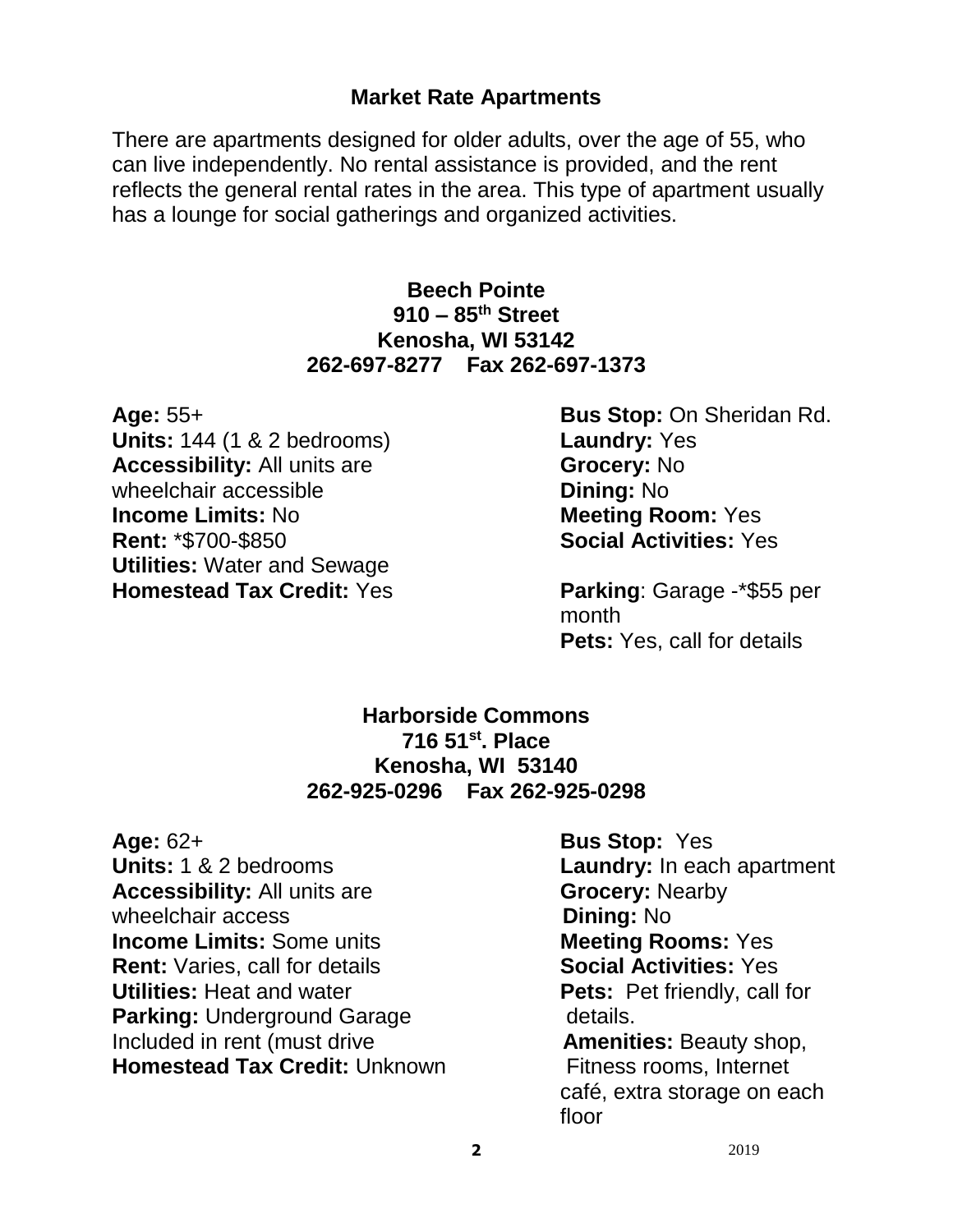#### **Kenosha Commons 5500 60th Street Kenosha, WI 53144 262-654-7688**

Age: No Age requirements **Bus Stop:** Yes **Units:** 100 (1, 2 & 3 bedrooms) **Laundry:** Washer & Dryer **Accessibility:** 52 disabled units, all units in the unit are wheelchair accessible **Grocery:** No **Income Limits: No <b>Dining: No Dining: No Rent:** \$606-\$1016, varies **Meeting Rooms:** Yes **Utilities:** Water **Social Activities:** No **Parking: Parking lot, Garages available for Pets: Yes, call for details** an additional fee **Homestead Tax Credit:** Yes **\*Rent assisted units also offered, call for details**

**Prairie Ridge – Harmony Housing, LLC 7900 – 94th Avenue Pleasant Prairie, WI 53158 262-942-9660 Fax 262-942-9669**

**Age:** 55+, Non-smoking facility **Bus Stop:** Yes **Units:** 121 (1 & 2 bedrooms) **Laundry:** Yes<br> **Accessibility:** 2 Disabled units - **Grocery:** Weekly shopping **Accessibility: 2 Disabled units -**All units are wheelchair accessible trips **Income Limits:** Some units **Dining:** Meals ordered from **Rent:** \*\$759-\$1008, call for details **Example 20 Kenosha vendor. Utilities:** Water, trash, and sewer **Meeting Rooms:** Yes **Parking:** Parking lot, Garages **Social Activities:** Yes available for \$45 per month **Pets:** Yes-\$300 pet fee, **Homestead Tax Credit:** Yes under 35lbs.

**Amenities:** Beauty Shop, exercise and movie rooms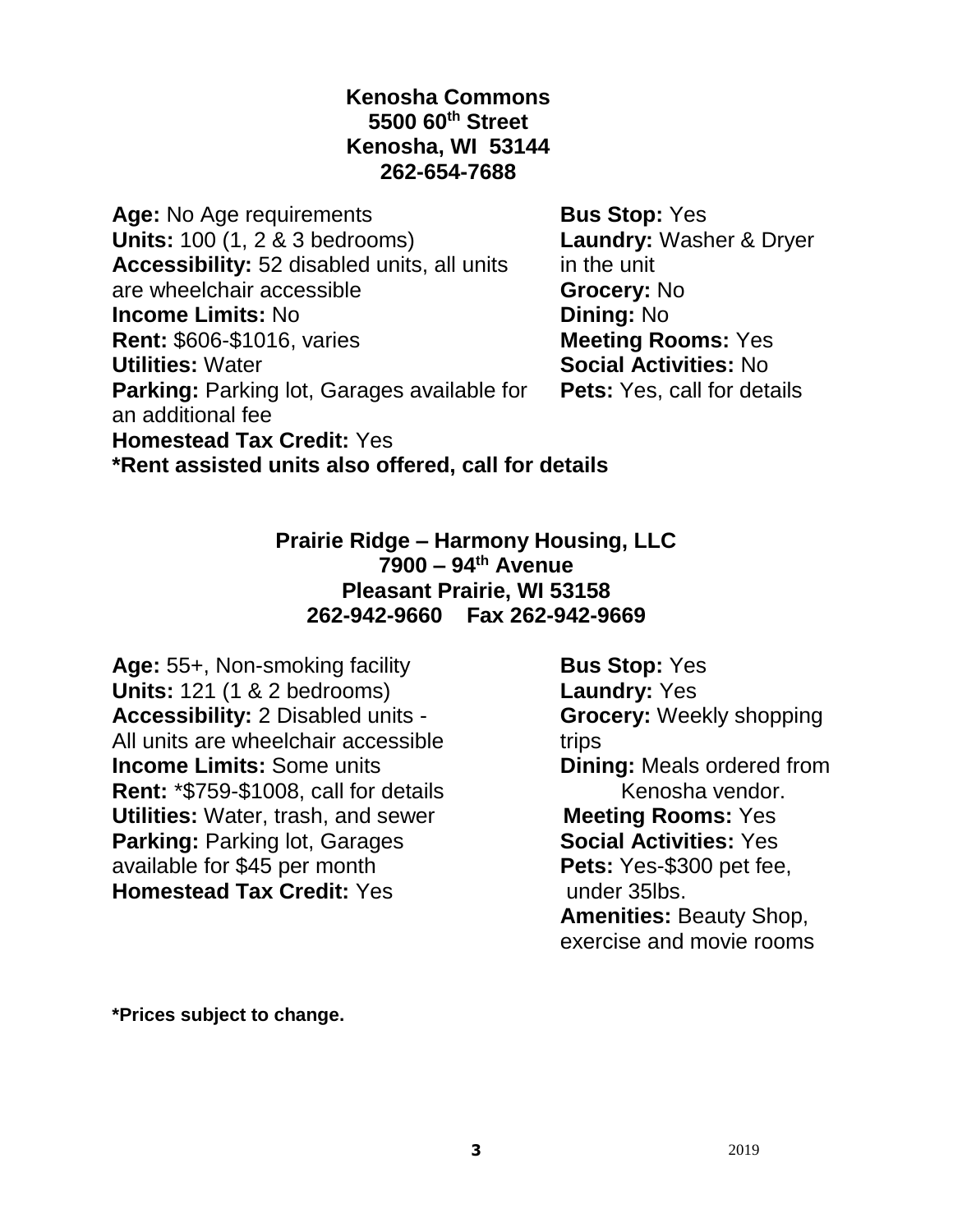**Prairie Villa Senior Apartments 9500 81st Street Pleasant Prairie, WI 53158 262-697-6335 Fax 262-697-7628**

Age: 55+, Non-smoking building **Bus Stop:** Yes **Units:** 1 & 2 bedrooms **Laundry:** Yes **Accessibility:** All units are **Grocery:** Shopping is wheelchair accessible nearby **Income Limits:** Some units **Dining:** No **Rent:** \*Call for details **Meeting Rooms:** Yes **Utilities:** Water, trash, and sewer **Social Activities:** Yes **Parking:** Parking lot; Garage **Pets:** Yes - \$300 available - \$45 per month deposit. deposit,and monthly fee \$25 **Homestead Tax Credit:** Yes pet under 20lbs

**Amenities:** Beauty shop, exercise and movie rooms

#### **Residences on Main 305 E. Main Street Twin Lakes, WI 53181 262-891-2323 Fax 262-877-2883**

**Age:** 55+ **Bus Stop:** Yes **Units:** 1 & 2 bedrooms **Laundry:** Yes **Accessibility:** Call for details **Grocery:** Weekly shopping **Income Limits:** Some units trips. **Rent:** Varies, call for details **Dining:** No **Utilities:** Water, heat, trash, sewer **Meeting Rooms:** Yes **Parking:** Underground Parking **Social Activities:** Yes **Homestead Tax Credit:** Yes **Pets: Call for details.** 

**Amenities:** Beauty/Barber shop, fitness center, washer and dryer in each unit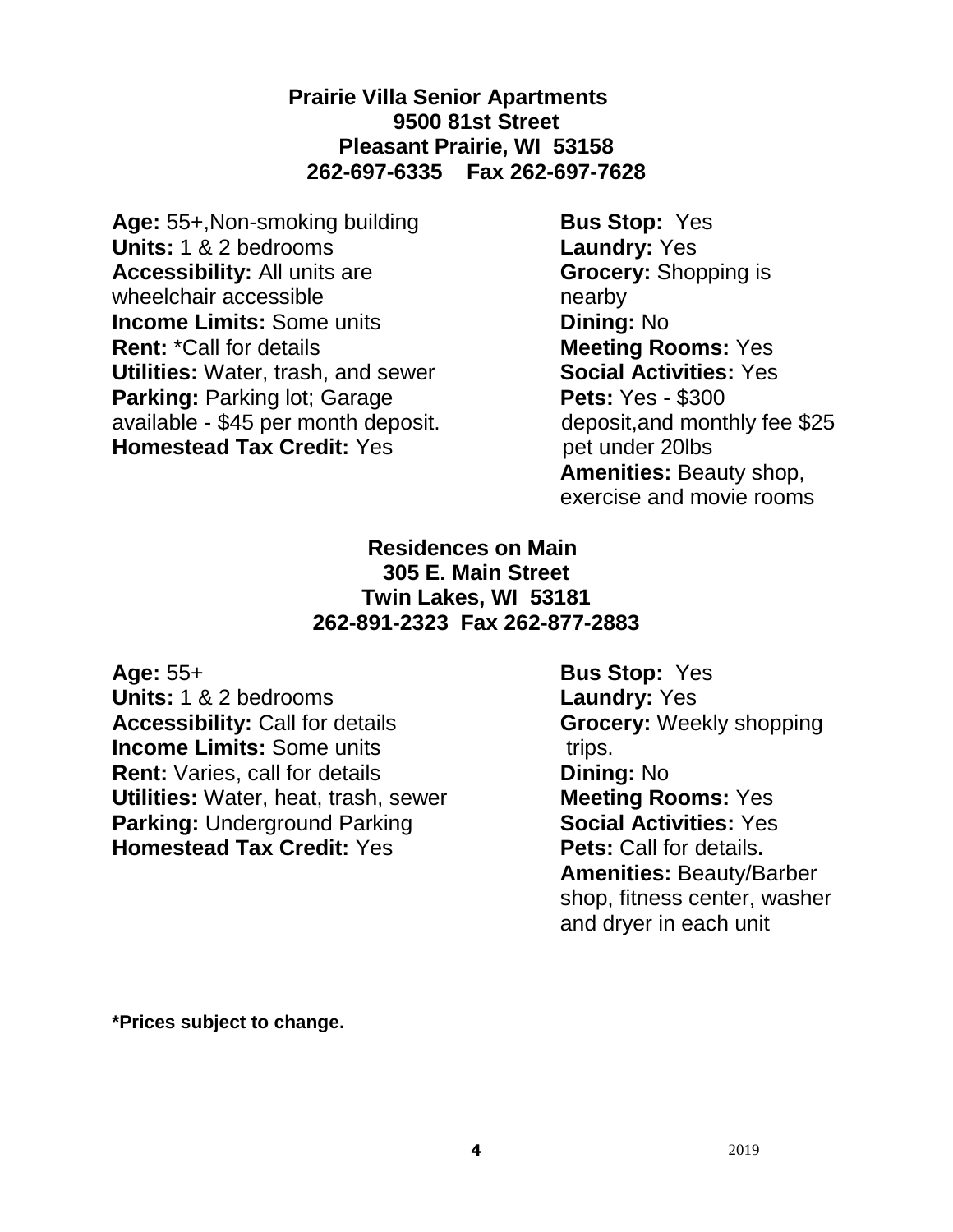#### **St. Catherine Commons-Palazzo del Mare' 3524 7th Avenue Kenosha, WI 53140 262-654-6080 Fax 262-654-6084**

**Units:** One and two bedroom units. **Laundry:** Yes Eleven One bedroom units are reduced **Grocery:** Scheduled rent under Section 42 transportation **Accessibility:** All units are wheelchair **Dining:** No accessible. **Meeting Room:** Yes

**Age:** 62+ **Bus Stop:** Yes **Income Limits:** Some units **Social Activities:** Yes

**Rent:** One bedroom \$1055.00+, Two bedrooms \$1285.00+, Ranch style homes starting at \$2135.00+. Few units with income restrictions, there is a waiting list, call for details.

**Pets:** Call for details

**Utilities:** Call for details

**Parking:** Underground and surface parking available. Call for fee details **Homestead Tax Credit:** Yes

#### **Villa Ciera 1940 27th Avenue Kenosha, WI 53140 262-597-5430 Fax 262-551-7455**

**Age:** 62+, Non-smoking facility **Bus Stop:** No **Units:** 71 (Studio, 1 & 2 bedrooms) **Laundry:** Yes **Accessibility:** All units are wheelchair **Grocery:** 2 blocks acccessible **Dining:** Yes **Income Limits:** Some units \$598 **Meeting Room:** Yes **Rent:** \$721-\$1090 **Social Activities:** Yes **Utilities:** Heat and Water **Pets:** No **Parking:** Underground parking for an additional fee **Homestead Tax Credit:** Yes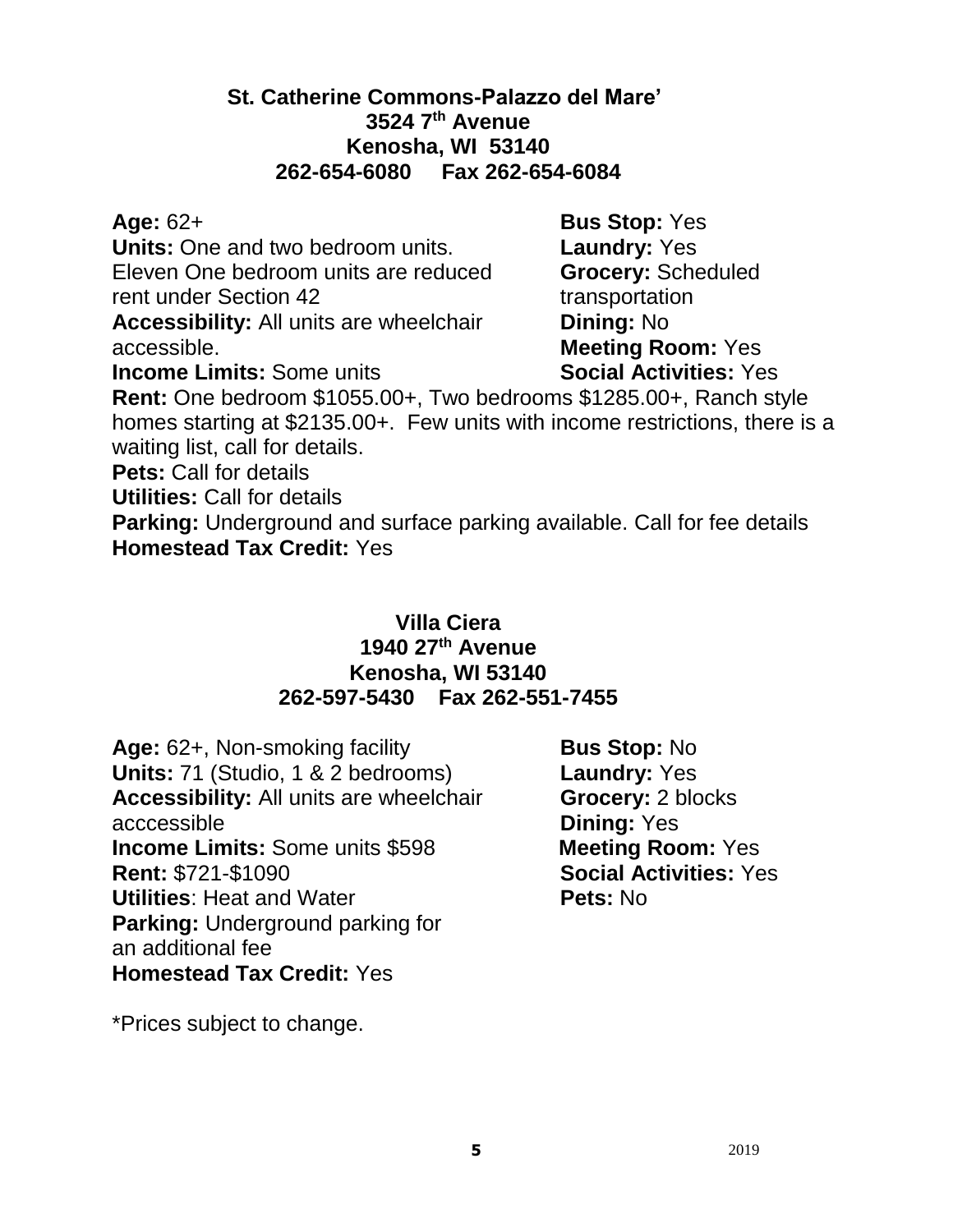### **Subsidized Apartments and HUD Regulations**

There are several buildings/complexes in Kenosha County that base the rent on your income. The buildings have one-bedroom apartments designed for independent living. The apartments are individually owned and operated and have their own application process. All apartments follow the guidelines set by HUD or WHEDA.

**Age:** You or your spouse must be **age 62** or older. Some apartments can accept a limited number of younger persons who have been determined disabled by the Social Security Administration. Unfortunately, apartments for people with disabilities are very limited and many apartment complexes have waiting lists. Please call individual apartment complexes for details.

### **Maximum Income Limits:**

| 1 person family | \$41,650 per year |
|-----------------|-------------------|
| 2 person family | \$47,600 per year |

**Rent:** Rent is 30% of adjusted income. Income includes Social Security, SSI, pensions, annuities, interest, and investment income. Medical costs (insurance premiums, prescriptions, medical supplies, etc.) are deducted from the gross income to determine the adjusted income.

**Waiting List:** You may find that the apartments have waiting lists. It is best to complete applications at several complexes. The individual apartment complexes are responsible for determining their own criteria for their waiting lists. Most of the apartments will use the date of application, however, if there are unusual circumstances that affect your need for housing, please inform the apartment staff when completing the application.

**Pets:** HUD regulations state that a senior citizen or a person with a disability cannot be denied an apartment because he or she has a pet. A small dog or cat is allowed in all HUD senior apartments. Individual apartments may have rules concerning pets and may charge an additional security deposit. This does not allow current residents the privilege of acquiring a pet later. See the apartment or owner for details. The rule only applies to HUD housing and does not apply to the general housing market.

**NOTE: The Homestead Tax Credit is not available in buildings that are owned by non-profit corporations. Please ask the manager about whether you can apply for Homestead Tax Credit.**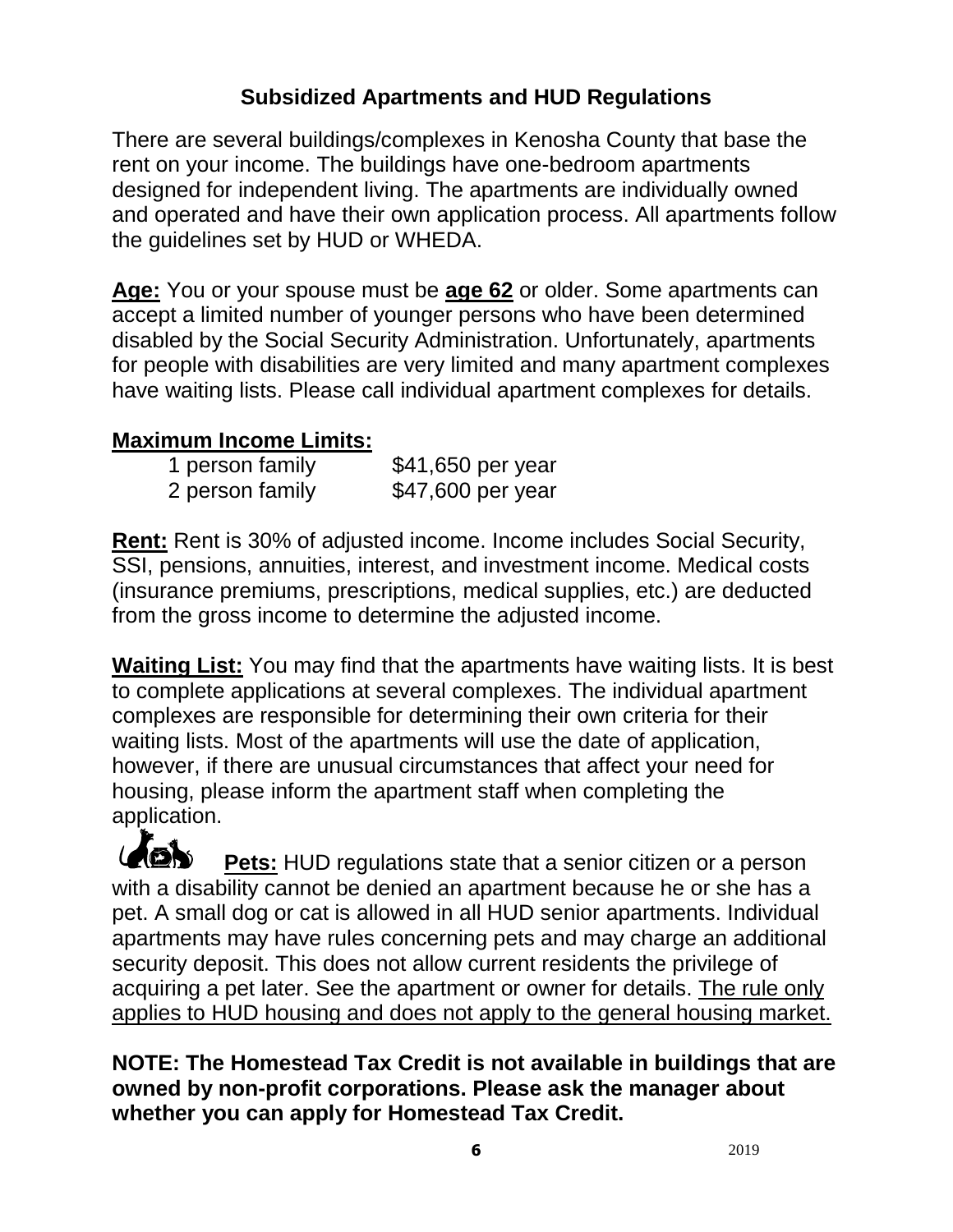### **Subsidized Housing**

**Assisi Homes of Kenosha County 1860 – 27th Ave Kenosha, WI 53140 262-551-9821 Fax 262-551-9843**

**Age:** 62+ **Bus Stop:** Yes **Units:** 60 (1 bedroom) **Laundry:** Yes **Accessibility:** 3 Disabled units **Grocery:** 2 blocks **Income Limits:** HUD **Dining:** No **Rent:** 30% of adjusted income **Meeting Room:** Yes **Utilities:** Heat, Electricity and Water **Social Activities:** Yes **Parking**: Parking lot **Pets:** Yes (25lbs or less) **Homestead Tax Credit:** No

**Forest Towers Metro 8218-14th Avenue Kenosha, WI 53143 262-446-9144**

**Age:** 62+, or have a disability and/or low- **Bus Stop: Yes** income family **Laundry:** Yes **Units:** 16 (1 & 2 bedrooms) **Grocery:** Unknown **Accessibility:** Disabled units available **Dining:** No **Income limits: HUD Meeting Room: Unknown Rent:** 30% of adjusted income **Social Activities:** No **Utilities:** Water included **Pets:** Yes (25lbs or less) **Parking:** Parking lot **\$300 pet deposit, \$50 up Homestead credit:** No *homestead credit:* No *homestead credit:* No

\$10 a month until the \$300 is paid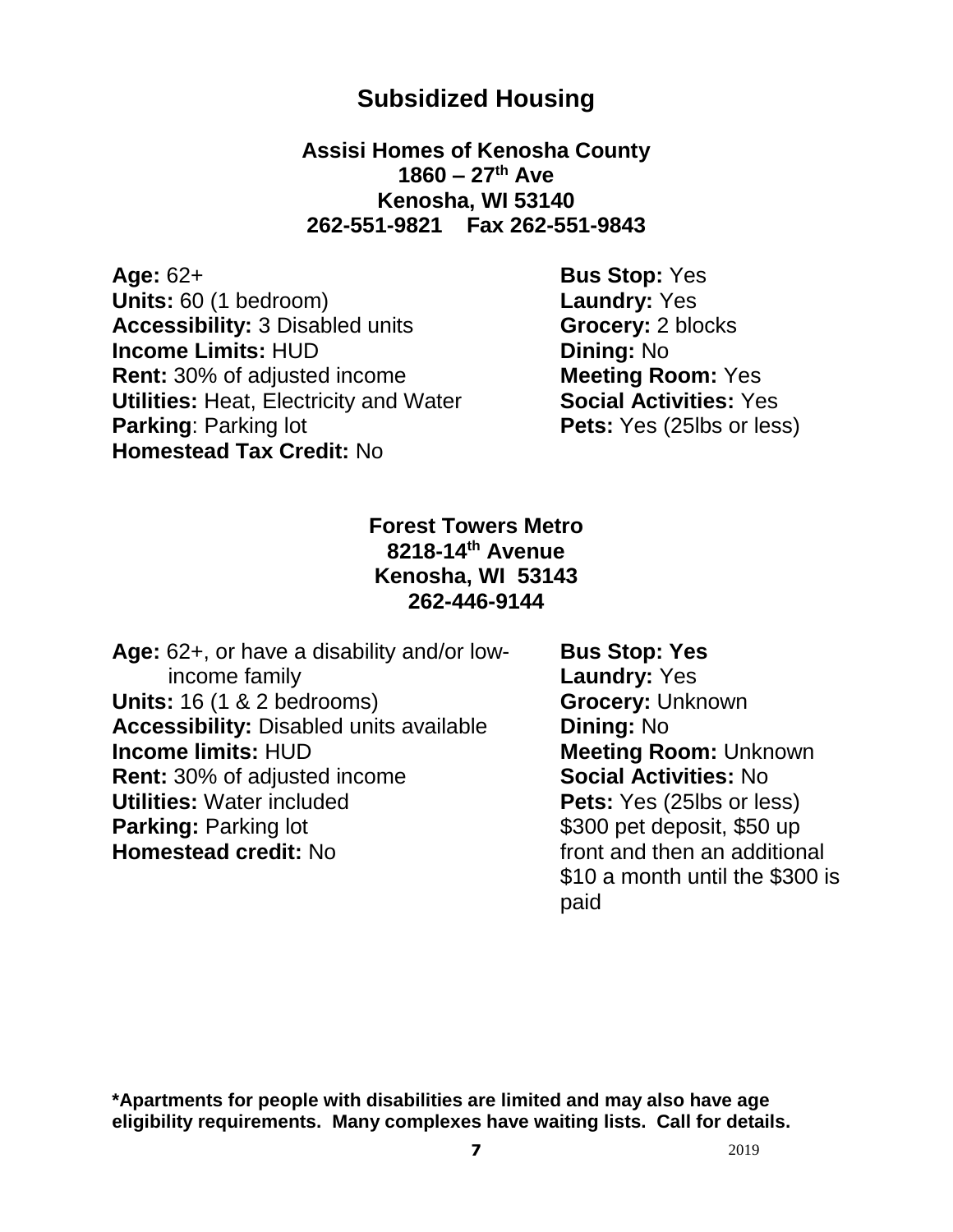#### **Joann Apartments 8828 – 41st Avenue Kenosha, WI 53142 262-945-0518 Maintenance 262-945-4254**

- **Age:** 62+ or have a disability\* **Bus Stop:** Yes **Units**: 68 (1 bedroom) **Laundry:** Yes **Accessibility:** 8 Disabled units **Grocery:** No **Income Limits:** HUD **Dining:** No **Rent:** 30% of adjusted income **Meeting Room:** Yes **Utilities:** Unknown **Social Activities:** No **Parking:** Parking lot **Pets:** Call for details **Homestead Tax Credit:** Yes
	-

#### **Kenosha Garden Apartments 5430 – 64th Avenue Kenosha, WI 53144 262-657-6389 Fax 262-658-3793**

Age: 62+ or have a disability\* **Bus Stop:** Yes **Units**: 59 (1 bedroom), 8 (2 bedroom **Laundry:** Yes -disabled units) **Grocery:** No **Accessibility:** 10 disabled units **Dining:** No **Income Limits: HUD Meeting Room:** Yes **Rent:** 30% of adjusted income **Social Activities:** Yes **Utilities:** Heat and Water **Pets:** Yes - \$300 pet deposit **Parking:** Parking lot **Cat-over 1 year old Homestead Tax Credit:** Yes dog-under 10lbs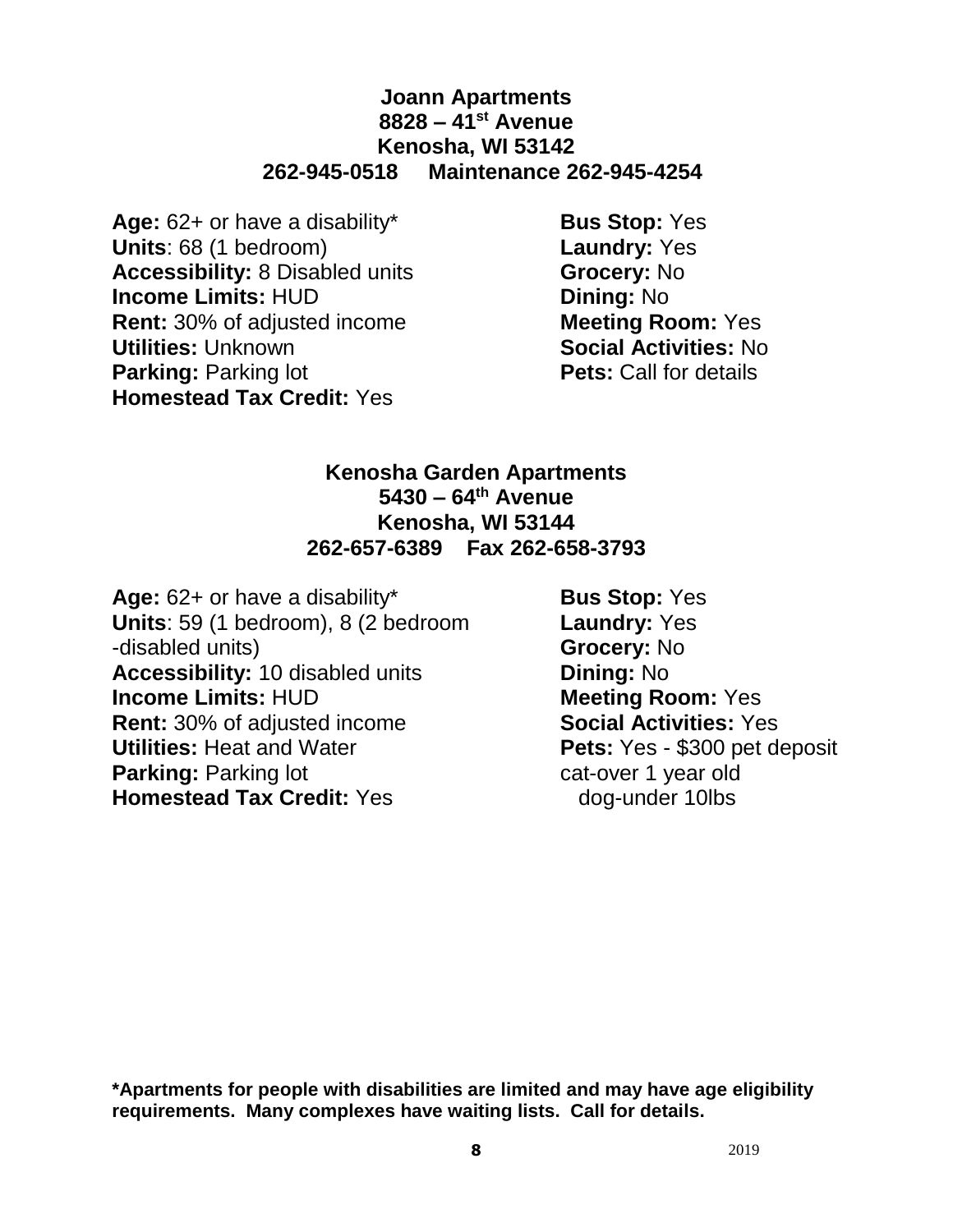#### **Lakeside Towers 5800 – 3 rd Avenue Kenosha, WI 53140 262-654-2131 Fax 262-654-5994**

Age: 62+ or have a disability\* **Bus Stop:** Yes **Units:** 182 (1 bedroom) **Laundry:** Yes (on 3 floors) **Accessibility:** 18 Disabled units **Grocery:** No **Income Limits**: HUD **Dining:** Noon meals available **Rent:** 30% of adjusted income **Meeting Room:** Yes **Utilities:** Heat and Water **Social Activities:** Yes **Parking:** Parking lot **Pets:** Yes - \$300 pet deposit **Homestead Tax Credit:** Yes Call for details

#### **Meadowview Village Apartments 450 Lincoln Drive Twin Lakes, WI 53181 262-877-2212**

**Age:** 62+ or have a disability\* **Bus Stop:** No **Units:** 44 (1 bedroom) & 1 (2 bedrooms) **Laundry:** Yes **Accessibility:** 4 Disabled units, **Grocery:** Yes All units are wheelchair accessible **Dining:** No **Income Limits: HUD Meeting Room: Yes Rent:** 30% of adjusted income **Social Activities:** No **Utilities:** Water and Sewage **Pets:** Yes **Parking:** Parking lot **Homestead Tax Credit:** Yes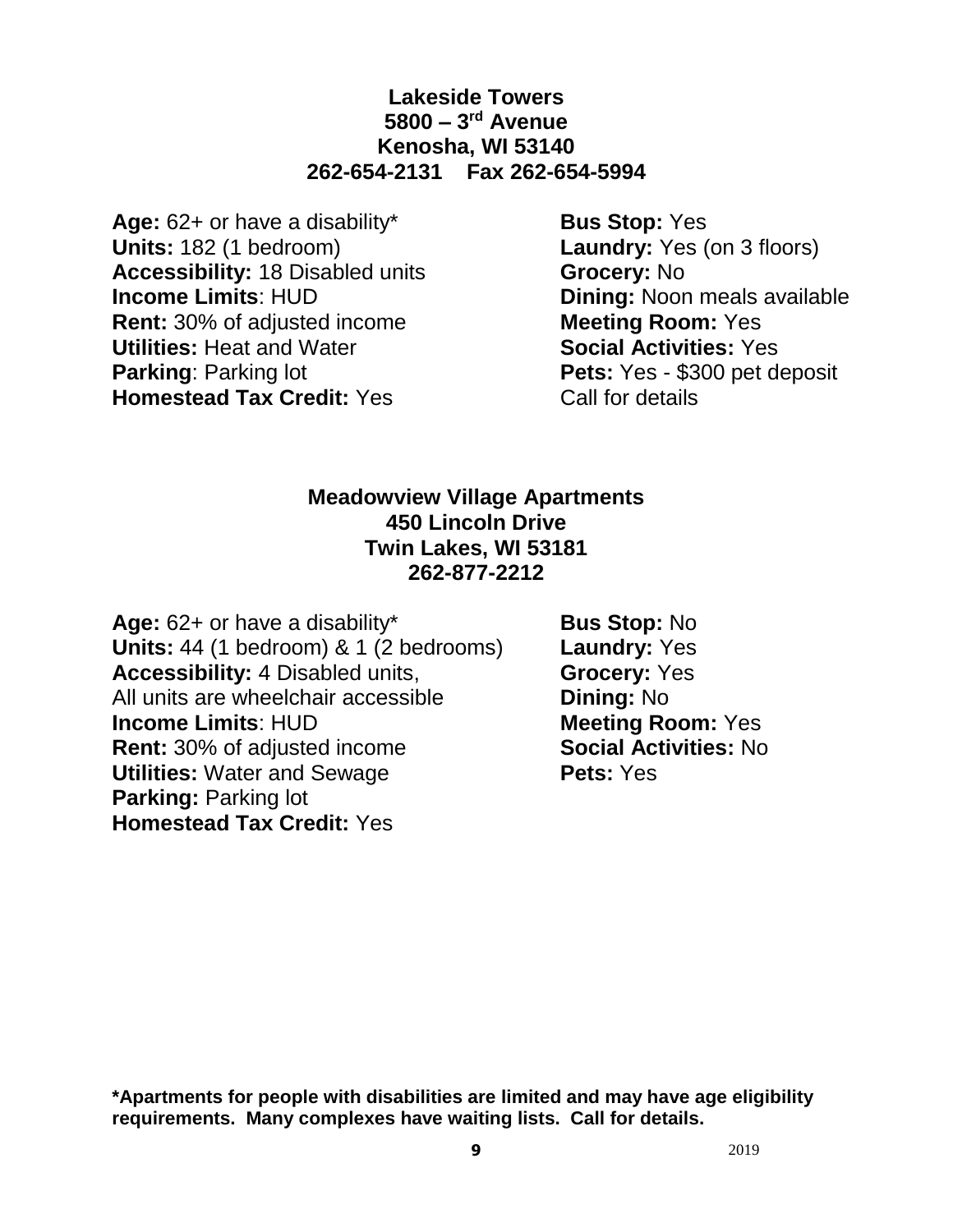**Northpoint Crossings 1724 Birch Road Kenosha, WI 53140 262-551-7274**

**Age:** None, must be low income **Bus Stop:** Yes Call for details **Laundry:** Yes **Units:** 24 (1 bedroom) & 48 (2 bedrooms) **Grocery:** Minimart-2 blocks **Accessibility:** Call for details. **Dining:** No **Income Limits: HUD Meeting Rooms: No Rent:** 30% of adjusted income **Social Activities:** No **Utilities:** Heat and electricity **Pets:** No **Parking:** Parking lot **Homestead Tax Credit:** Yes

#### **Saxony Manor 1850 – 22nd Avenue Kenosha, WI 53140 262-551-9005 Fax 262-551-7586**

**Age:** 55+ or have a disability\* **Bus Stop:** Yes **Units:** 222 (1 bedroom) **Laundry:** Yes **Accessibility:** No Disabled units **Grocery:** 4 Blocks **Income Limits:** HUD **Dining:** No **Rent:** 30% of adjusted income **Meeting Room**: Yes **Utilities:** Heat, Electricity and Water **Social Activities:** Yes **Parking:** Parking lot **Pets:** Yes - \$300 pet deposit **Homestead Tax Credit:** No 1 pet per apt,

Dog less than 25lbs.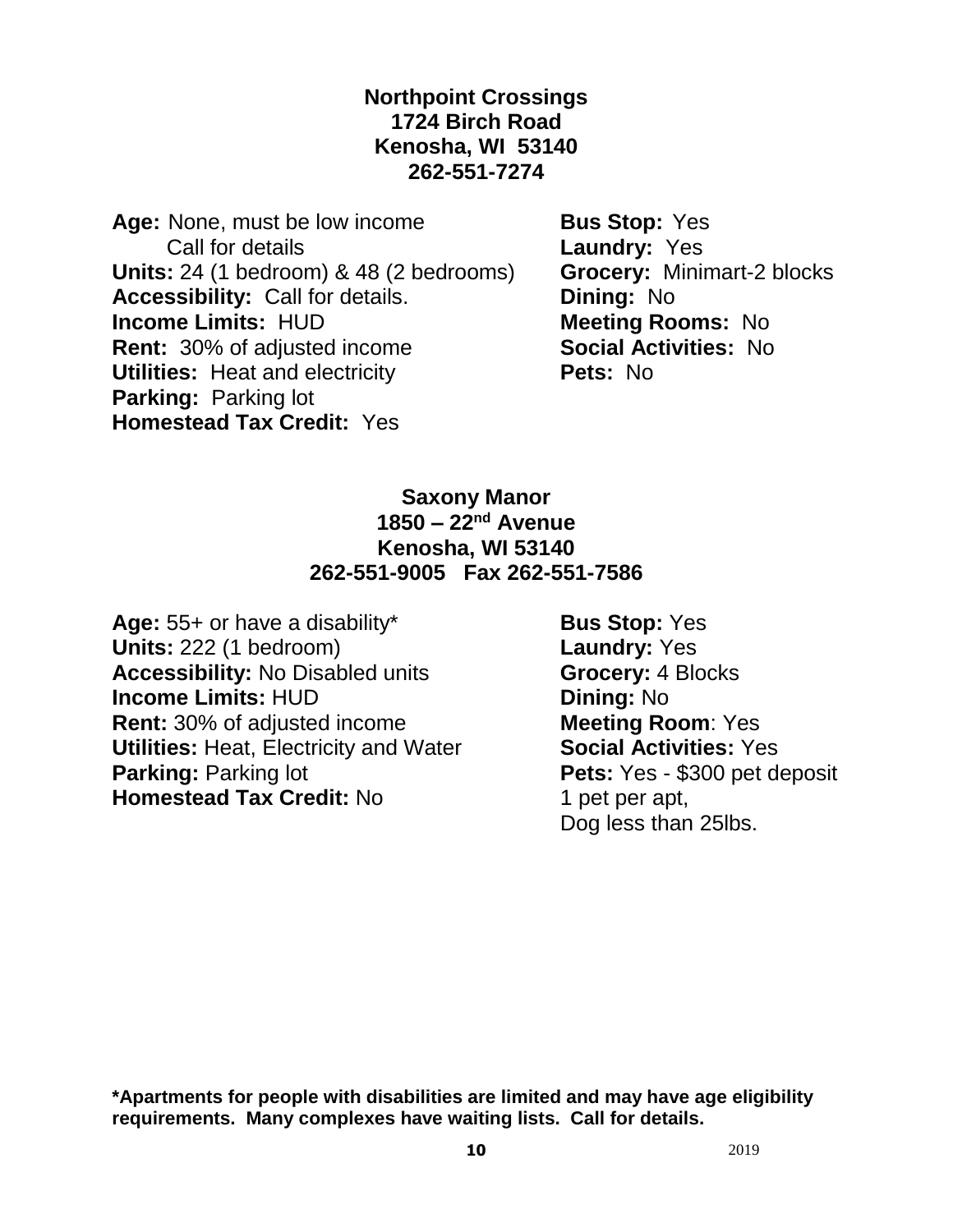**Silvercrest Apartments 630 Cogswell Drive Silver Lake, WI 53170 262-843-2070 Fax 262-843-2290**

**Age:** 62+ or have a disability\* **Bus Stop:** No **Units:** 24 (1 bedroom) **Laundry:** Yes **Accessibility:** 2 Disabled units **Grocery:** Unknown **Income Limits:** Yes **Dining:** No **Rent:** 30% of adjusted income **Meeting Room**: Yes **Utilities:** Heat and Water **Social Activities**: Yes **Parking:** Parking lot **Pets:** Yes - 1 pet per apt. **Homestead Tax Credit:** Yes No exotic animals.

Cats less than 15lbs. Dogs less than 25lbs.

#### **Tanglewood 3020 – 87th Place Kenosha, WI 53142 262-694-6001 Fax 262-694-8079**

Age: 62+ or have a disability\* **Bus Stop:** Yes **Units:** 100 (1 bedroom), all Non-smoking apts **Laundry**: Yes **Accessibility**: 10 Disabled units **Grocery:** No **Income Limits:** HUD **Dining:** No **Rent:** 30% of adjusted income **Community Room:** Yes **Utilities**: Heat, Electricity and Water, WiFi **Social Activities:** Unknown **Parking:** Parking lot **Pets:** Yes - \$300 pet deposit **Homestead Tax Credit:** No Cat or bird allowed. Dog less than 25lbs.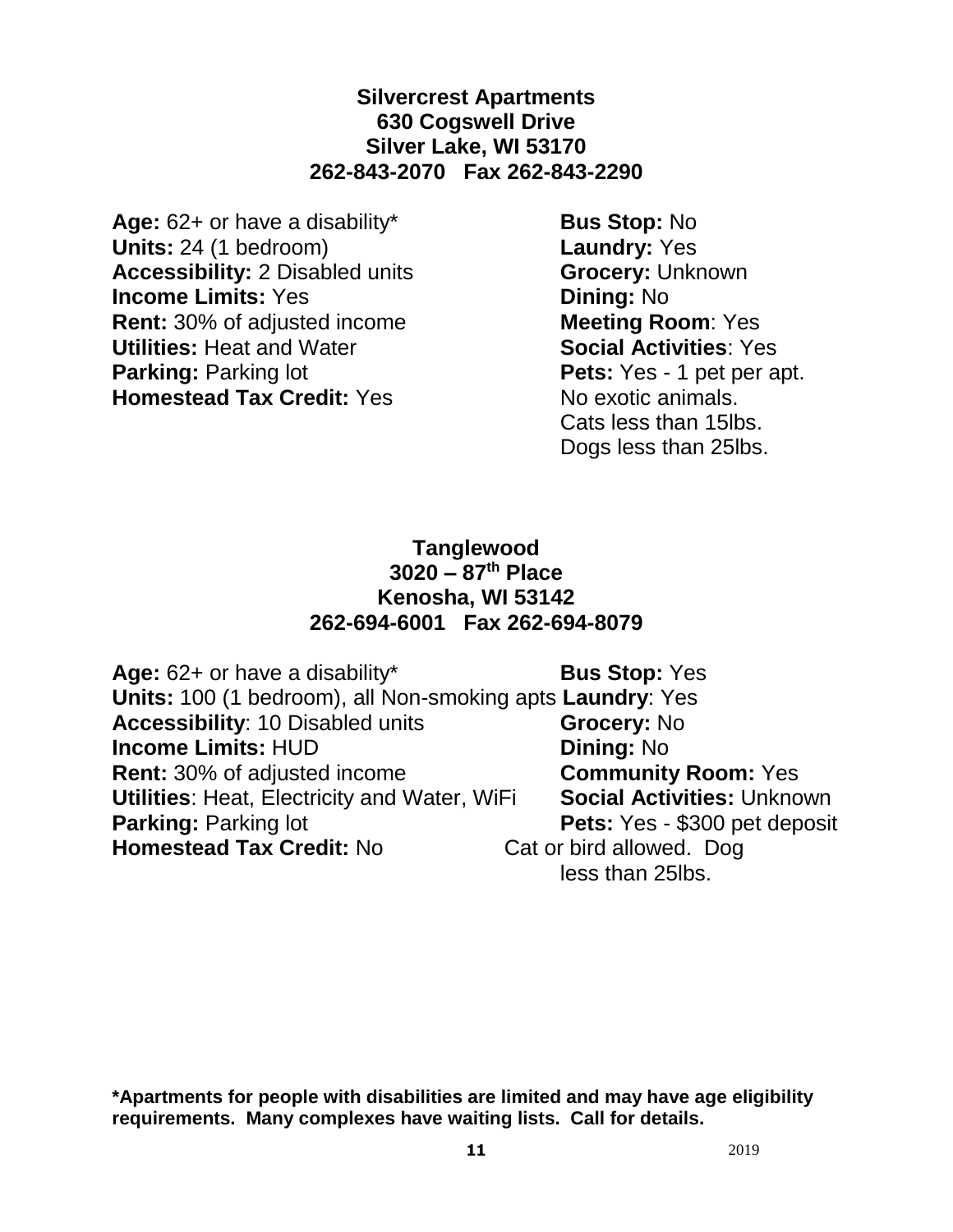**Tuscan Villa Apartments 8051 – 25th Avenue Kenosha, WI 53143 262-551-7255 Fax 262-551-0605**

Age:  $62+$  or Disabled  $50+$  **Bus Stop:** Yes **Units:** 112 (1 bedroom) **Laundry:** Yes **Accessibility**: 10 Disabled units **Grocery:** Yes **Income Limits:** HUD **Dining:** No **Rent:** 30% of adjusted income **Meeting Room:** Yes **Utilities:** Unknown **Social Activities:** Unknown **Parking:** Parking lot **Pets:** Yes **Homestead Tax Credit:** Yes 1 cat or dog less than 25lbs.

#### **Villa Nova Apartments 2401 – 18th Street Kenosha, WI 53140 262-551-7255 Fax 262-551-0605**

Age: 62 or Disabled 50+ **Bus Stop:** Yes **Units:** 102 (1 bedroom) **Laundry:** Yes **Accessibility:** 10 Disabled units **Grocery:** 4 Blocks **Income Limits: HUD Dining: No. 2018 Rent:** 30% of adjusted income **Meeting Room:** Yes **Utilities: Unknown <b>Social Activities:** Unknown **Parking:** Parking lot **Pets**: Yes **Homestead Tax Credit:** Yes 1 cat or dog less than 25lbs.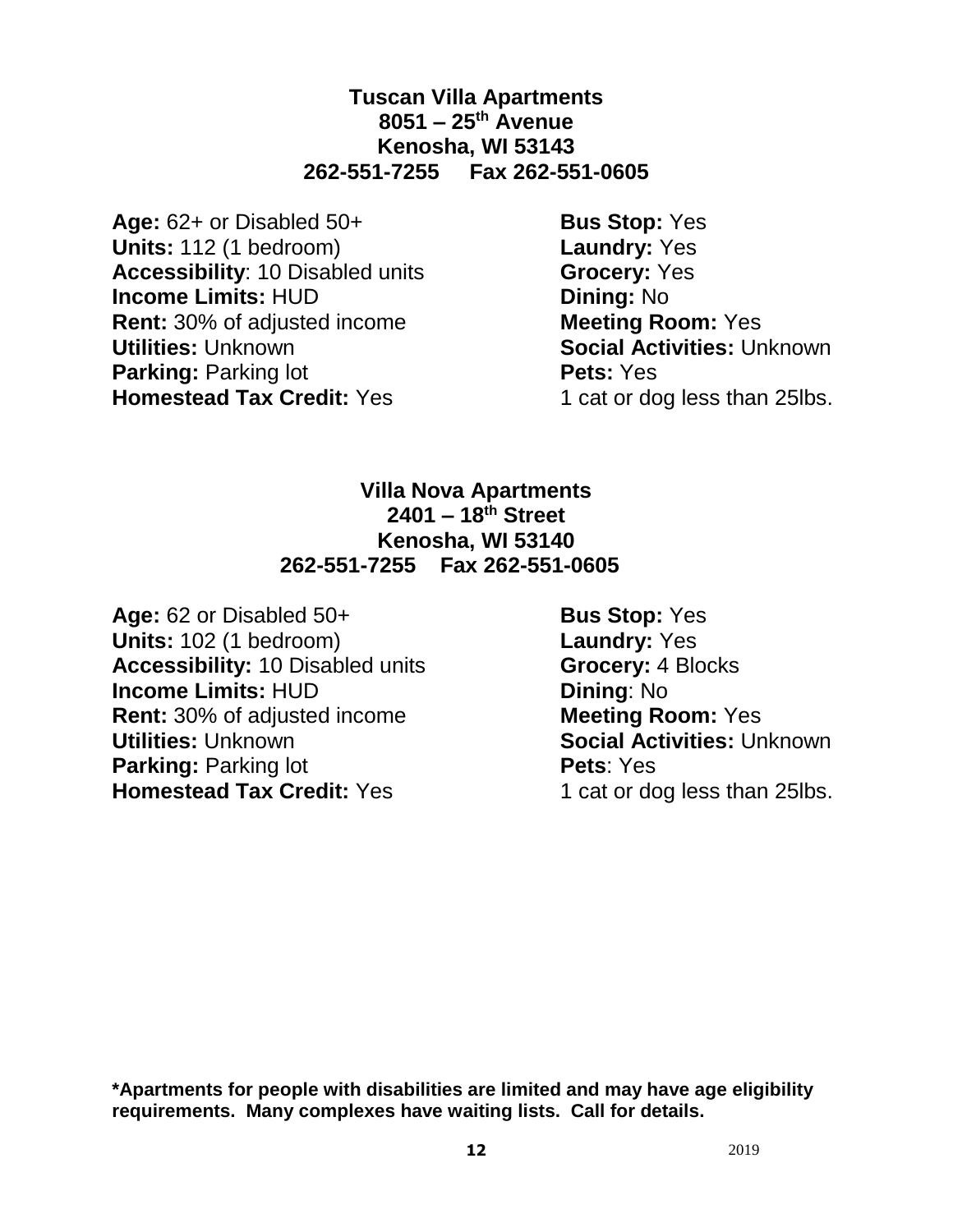### **Other Housing Subsidies**

### **HUD Housing Vouchers and Certificates**

Vouchers or certificates may be used in the private market to receive assistance for rent. Tenants must meet the same income criteria as the HUD subsidized apartments. The resident pays 30% of their adjusted income for rent. There is a waiting list for the vouchers. Applications are taken periodically for the vouchers/certificates. For further information contact:

#### **Kenosha Housing Authority Group Horizon Management**

625 52<sup>nd</sup> Street 800-333-8250 Kenosha, WI 53140 (All of Kenosha County) 262-653-4120 \***Currently has a waiting list.** (City of Kenosha Only) \***Currently has a waiting list.**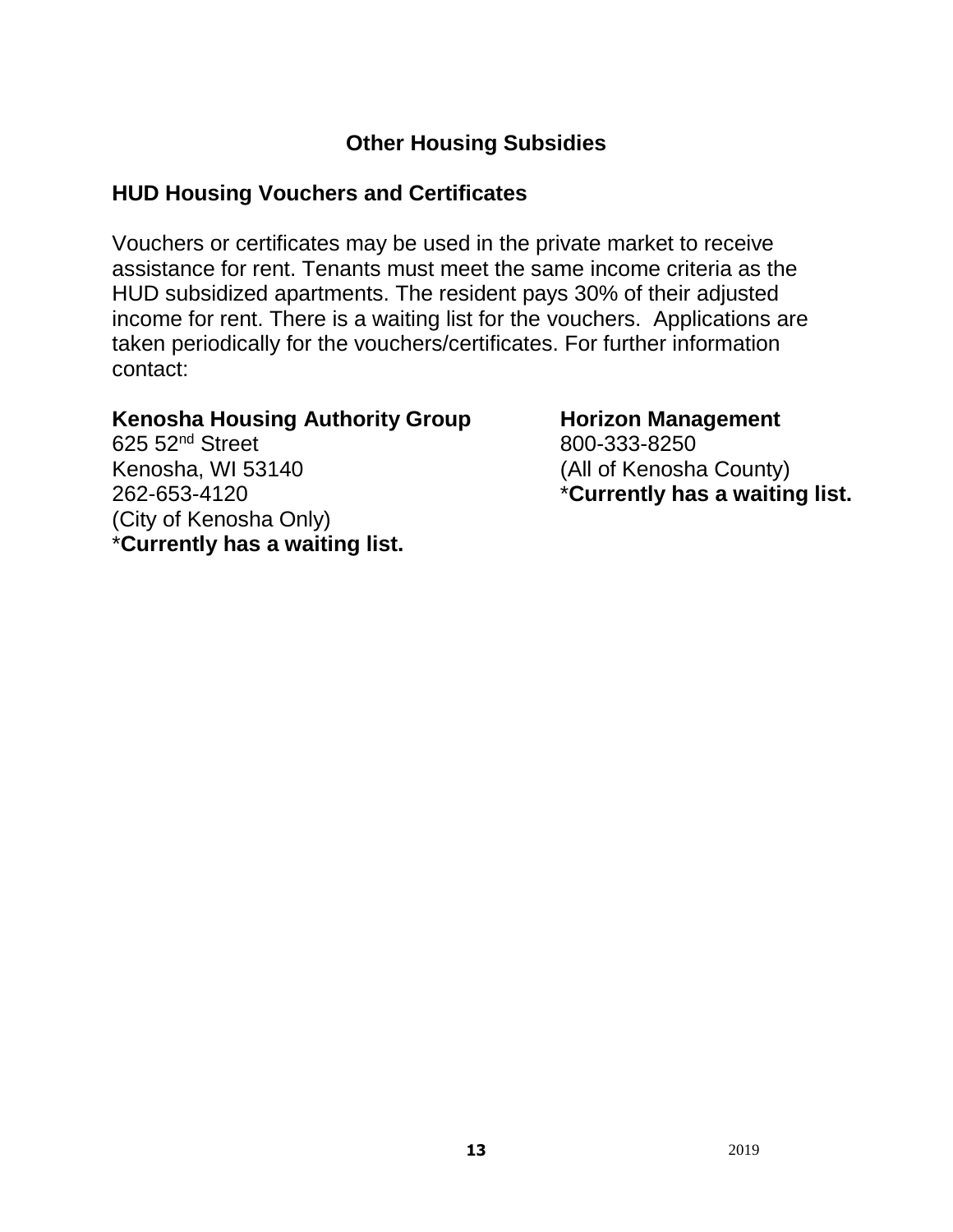#### **Affordable Housing Apartments (Section 42)**

There are several apartment complexes in Kenosha County that offer a reduced rent. The owners receive a tax credit for reducing the rent for persons who fall within certain income limits. Please check with the apartment manager about the details and ask what rental assistance you qualify for.

#### **Celebre Place and Assisted Living 1870 27th Avenue Kenosha, WI 53140 262-652-0200**

**Age:** 62+ **Bus Stop:** Close **Units:** 47 (1 & 2 bedrooms) **Laundry:** Yes **Accessibility:** All units, call for details **Grocery:** 1 Block **Income Limits:** Yes **Dining:** Yes **Rent:** Varies, call for details **Meeting Rooms:** Yes **Utilities:** Heat,water,sewer and trash **Social Activities:** Yes **Parking:** Underground and surface lots **Pets:** Cat, birds and fish **Homestead Tax Credit:** Yes

#### **Glenwood Apartments 1920 – 27th Avenue Kenosha, WI 53140 262-551-0989 Fax 262-551-7455**

Age: 55+, \*Non-smoking facility **Bus Stop:** Yes (2 blocks) **Units:** 60 (1 & 2 bedrooms) **Laundry:** Yes **Accessibility:** 4 Disabled units **Grocery:** 2 Blocks **Income Limits:** Yes **Dining:** No **Rent:** \$631-\$810 **Meeting Rooms:** Yes **Utilities:** Heat and Water **Social Activities:** Yes **Parking:** Parking lot **Pets:** 1 Cat or dog less than **Homestead Tax Credit:** Yes 20lbs., call for details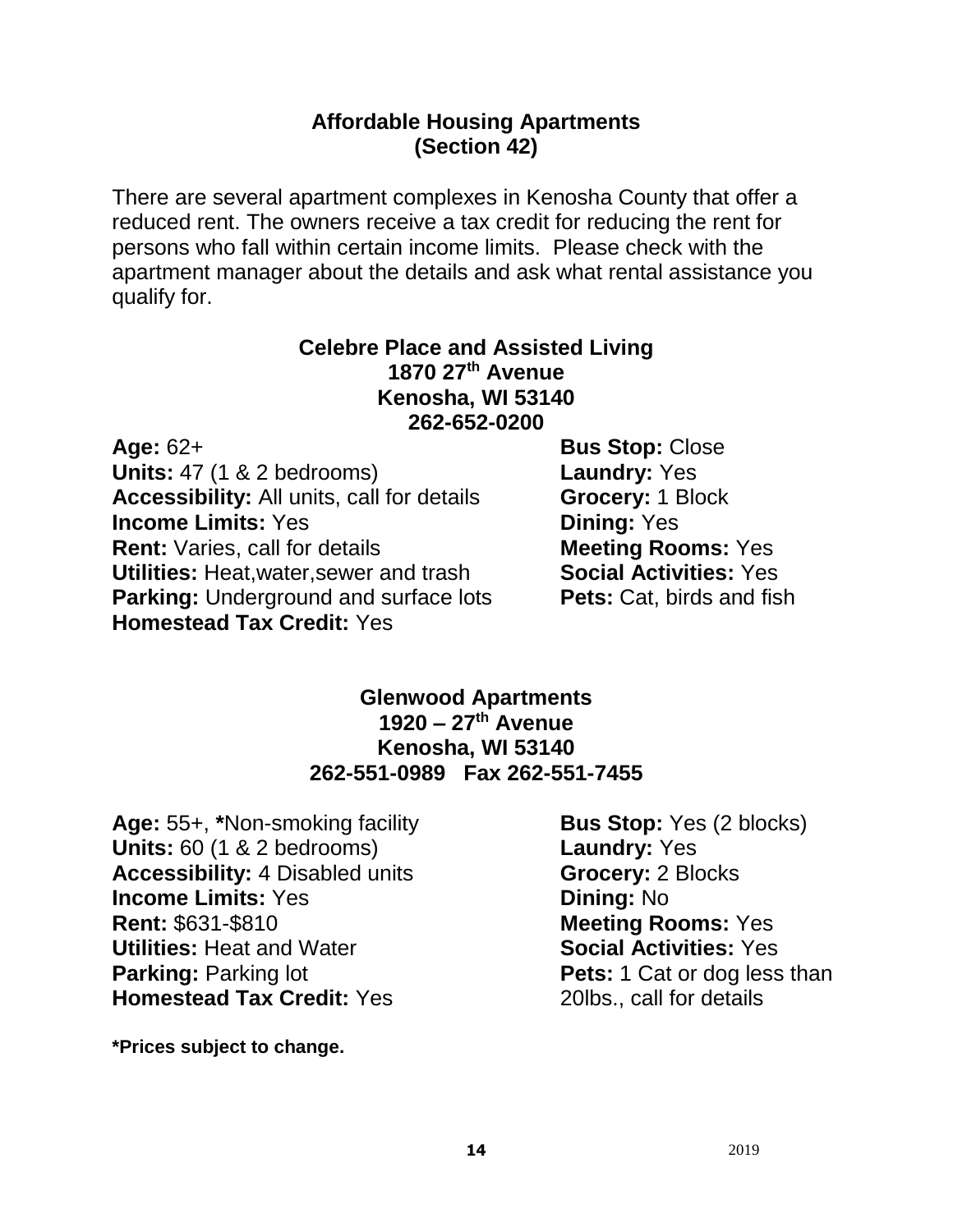#### **Harborside Commons 716 51st. Place Kenosha, WI 53140 262-925-0296 Fax 262-925-0298**

**Age:** 62+<br> **Bus Stop:** Yes<br> **Disk Controllering Caundry:** In eac **Accessibility:** All units are **Grocery:** Nearby handicap access **Dining:** No **Income Limits:** Some units **Meeting Rooms:** Yes **Rent:** Varies. call for details **Meeting Rooms:** Yes **Rent:** Varies, call for details **Utilities:** Heat and water **Pets:** Pet friendly, call for **Parking:** Underground garage details. Included in rent (must drive) **Amenities:** Beauty shop, **Homestead Tax Credit:** Unknown Fitness rooms, Internet

Laundry: In each apartment café, extra storage on each

floor

#### **Kenosha Commons 5500 60th Street Kenosha, WI 53144 262-654-7688**

Age: No age requirements **Bus Stop:** Yes **Units:** 1, 2 & 3 bedrooms **Laundry:** Washer and Accessibility: 52 disabled units, all units dryer in the unit are wheelchair accessible **Grocery:** No **Income Limits: No** *Dining: No* **Dining: No Rent: \$606-\$1016, varies, Call for details. <b>Neeting Rooms:** Yes **Rent: \$606-\$1016, varies, Call for details. Utilities:** Water **Social Activities:** No **Parking: Parking lot, Garages are available for Pets: Yes, call for** an additional fee details **Homestead Tax Credit:** Yes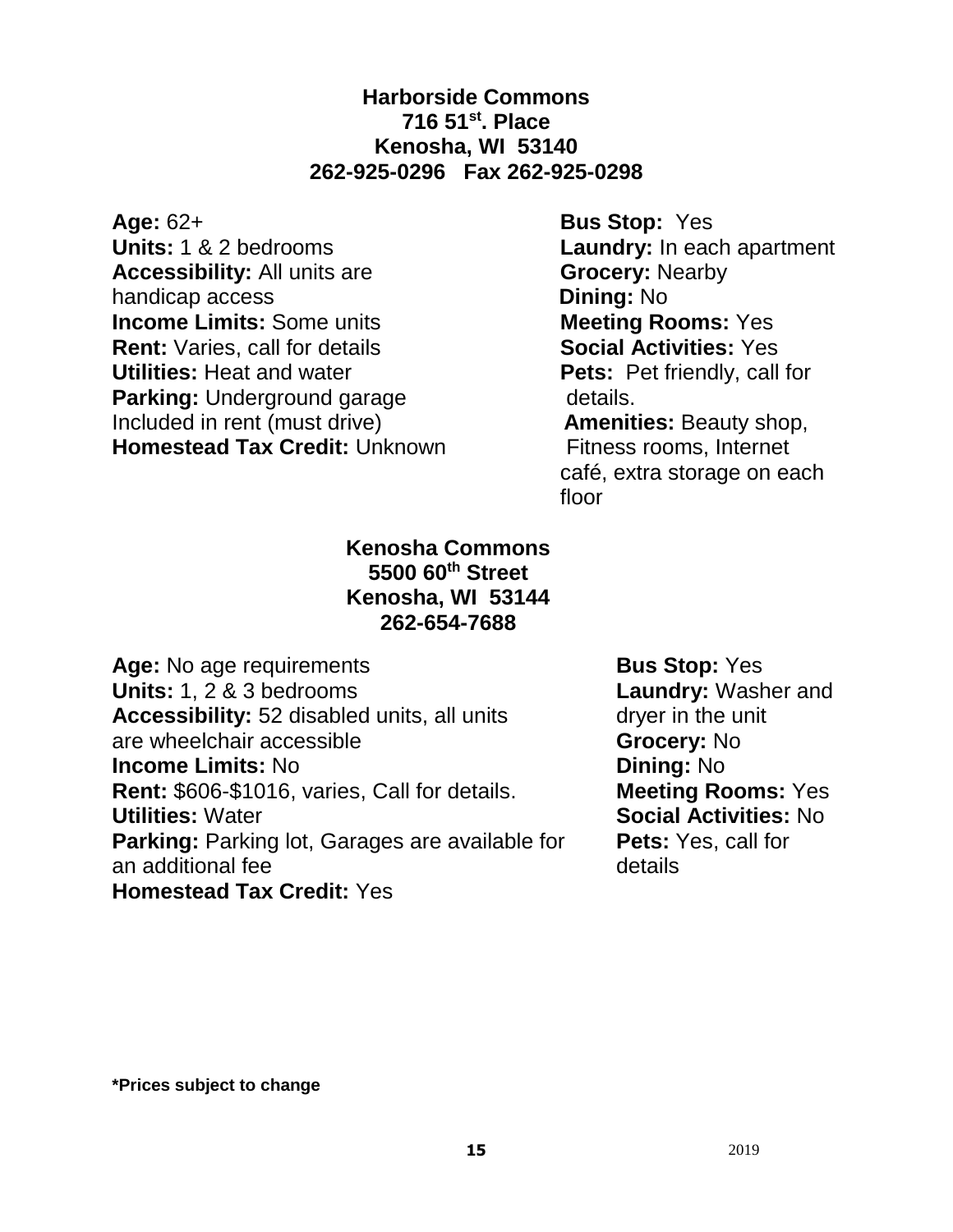**Lincoln Crest Apartments 410 Lincoln Drive Twin Lakes, WI 53181 262-877-8045 Fax 262-877-8435**

**Age:** 55+ **Bus Stop**: No **Units:** 32 (1 & 2 bedrooms) **Laundry:** Yes **Accessibility:** Unknown **Grocery:** 2 Blocks **Income Limits:** Yes **Dining:** No **Rent:** Varies, call for details. **Meeting Room:** Yes **Utilities:** Heat and Water **Social Activities:** Yes **Parking:** Parking lot **Pets:** Yes, cats only

#### **Prairie Ridge-Harmony Housing, LLC 7900 – 94th Avenue Pleasant Prairie, WI 53158 262-942-9660 Fax 262-942-9669**

Age: 55+, Non-smoking facility **Bus Stop:** Yes **Units:** 121 (1 & 2 bedrooms) **Laundry:** Yes **Accessibility:** 2 Disabled units - **Grocery:** Weekly shopping All units are wheelchair accessible trips **Income Limits:** Some units **Dining:** Meals ordered from **Rent:** \*\$759-\$1008, Call for details Kenosha Achievement Cntr. **Utilities:** Water, trash, and sewer **Meeting Rooms:** Yes **Parking:** Parking lot, garages **Social Activities:** Yes **available for \$45 per month Pets:** Yes-\$300 fee. available for \$45 per month **Homestead Tax Credit:** Yes under 35lbs.

**Amenities:** Beauty Shop, exercise and movie rooms.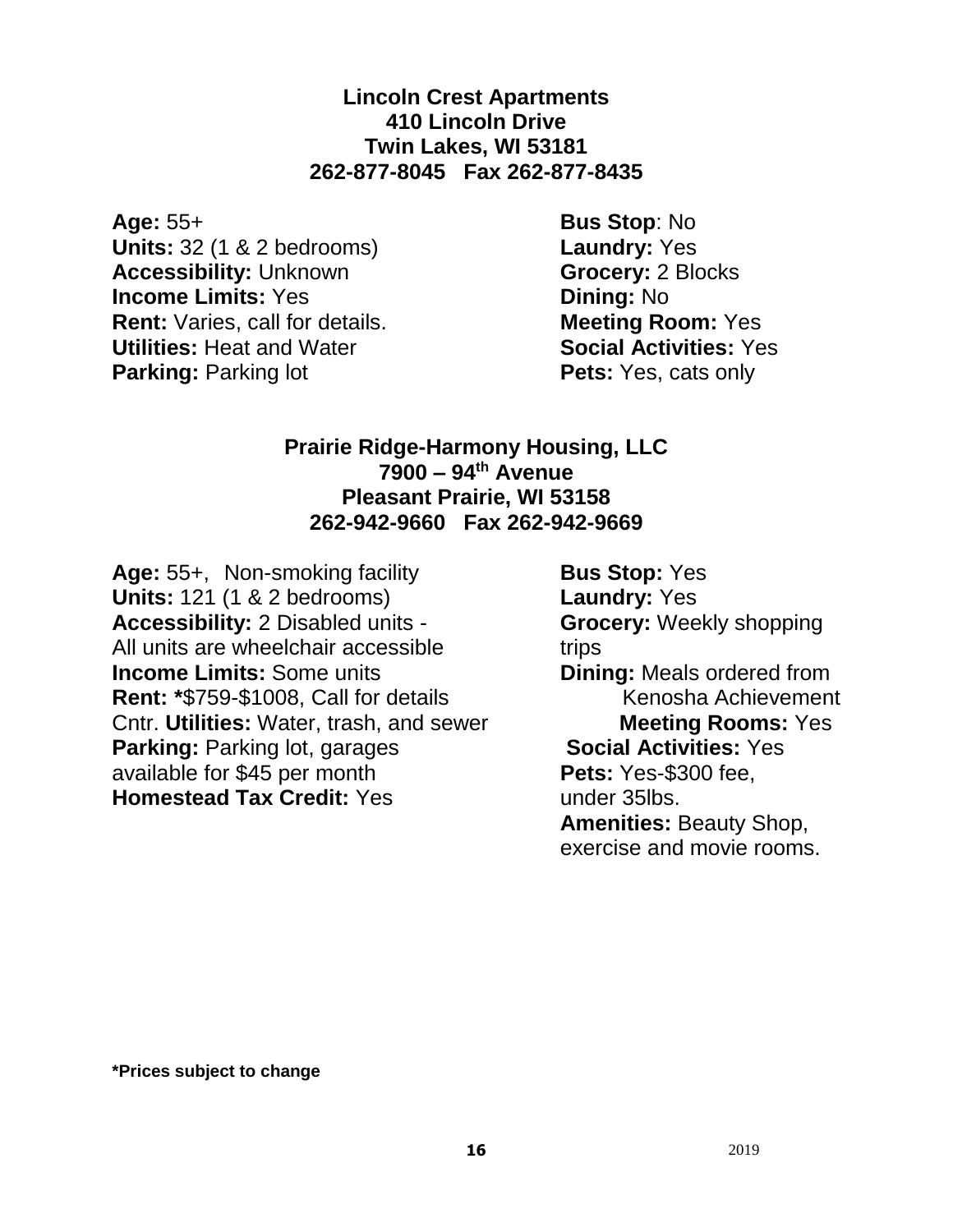#### **Prairie Villa Senior Apartments 9500 81st Street Pleasant Prairie, WI 53158 262-697-6335 Fax 262-697-7628**

Age: 55+, \*Non-smoking facility **Bus Stop:** Yes **Units:** 1 & 2 bedrooms **Laundry:** Yes **Accessibility:** All units are wheelchair **Grocery:** Available accessible. The contract of the contract of the contract of the contract of the contract of the contract of the contract of the contract of the contract of the contract of the contract of the contract of the contract of th **Income Limits:** Some units **Dining:** No **Rent:** Call for details **Meeting Rooms:** Yes **Utilities:** Water, trash, and sewer included **Social Activities:** Yes **Parking:** Parking lot; Garage available **Pets:** Yes - \$300 pet deposit for \$40 per month  $$25/m$ onth, less than 20lbs. **Homestead Tax Credit:** Yes **Amenities:** Beauty shop,

exercise and movie rooms

#### **Residences of Library Park 720 59th Place Kenosha, WI 53140 262-656-1010**

Age: No age requirements, \*Smoke-free facility **Bus Stop:** Yes **Units:** Studio,1, 2 & 3 bedrooms **Laundry:** Some units **Accessibility:** Some units are wheelchair accessible **Grocery:** No **Income Limits:** No **Dining:** No **Rent:** Varies, depending on income, call for details. **Meeting Rooms:** No **Utilities:** None **Pet:** No **Social Activities: Basketball Court Parking: Parking lot, and assigned parking Homestead Tax Credit:** Yes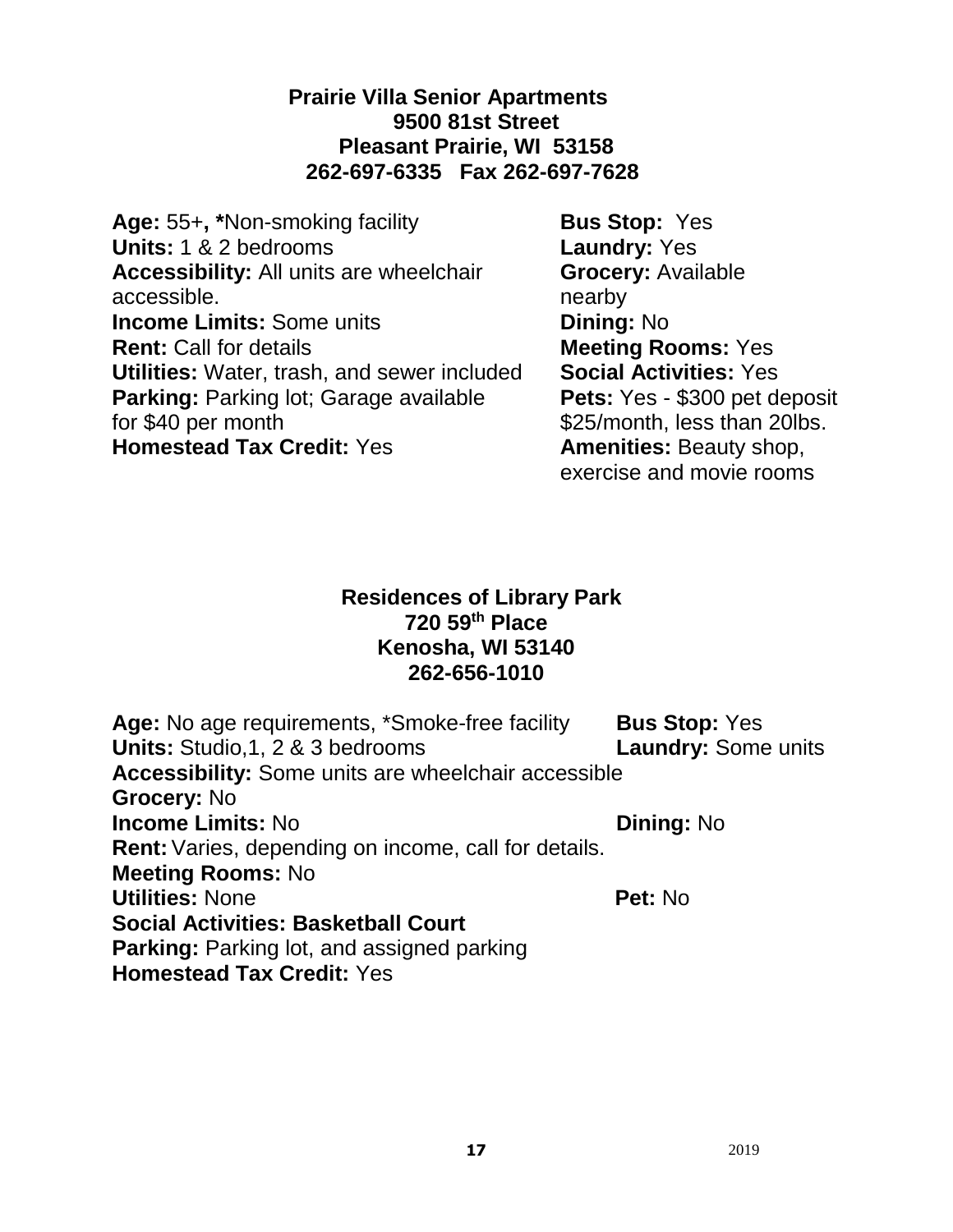#### **Residences on Main 305 E. Main Street Twin Lakes, WI 53181 262-891-2323 Fax 262-877-2883**

**Age:** 55+ **Bus Stop:** Yes **Units:** 1 & 2 bedrooms **Laundry:** Yes **Accessibility:** Call for details **Grocery:** Weekly shopping **Income Limits:** Some units trips. **Rent:** Varies, call for details **Dining:** No **Utilities:** Water, heat, trash, and sewer **Meeting Rooms:** Yes **Parking:** Underground Parking **Social Activities:** Yes **Homestead Tax Credit:** Yes **Pets: Call for details.** 

**Amenities:** Beauty/Barber shop, fitness center, washer and dryer in each unit

**\*Prices subject to change.**

#### **St. Catherine Commons-Palazzo del Mare' 3524 7th Avenue Kenosha, WI 53140 262-654-6080 Fax 262-654-6084**

**Units:** 184 (1&2 bedrooms, 24 villas) **Laundry:** Yes 11 One bedroom units are reduced **Grocery:** Scheduled rent under Section 42.

**Accessibility:** All units are wheelchair **Dining:** No accessible **Meeting Room:** Yes

**Income Limits:** Some units **Social Activities:** Yes

**Rent:\*** Rent varies; 1 bedroom \$1055+ **Pets:** Call for details 2 bedrooms \$1285+.

**Age:** 62+ **Bus Stop:** Yes

Ranch style homes starting at \$2135. Some units with reduced rent based on income, There is a waiting list, call for details.

**Utilities:** Call for details

**Parking:** Underground and surface lot. Call for full details **Homestead Tax Credit:** Yes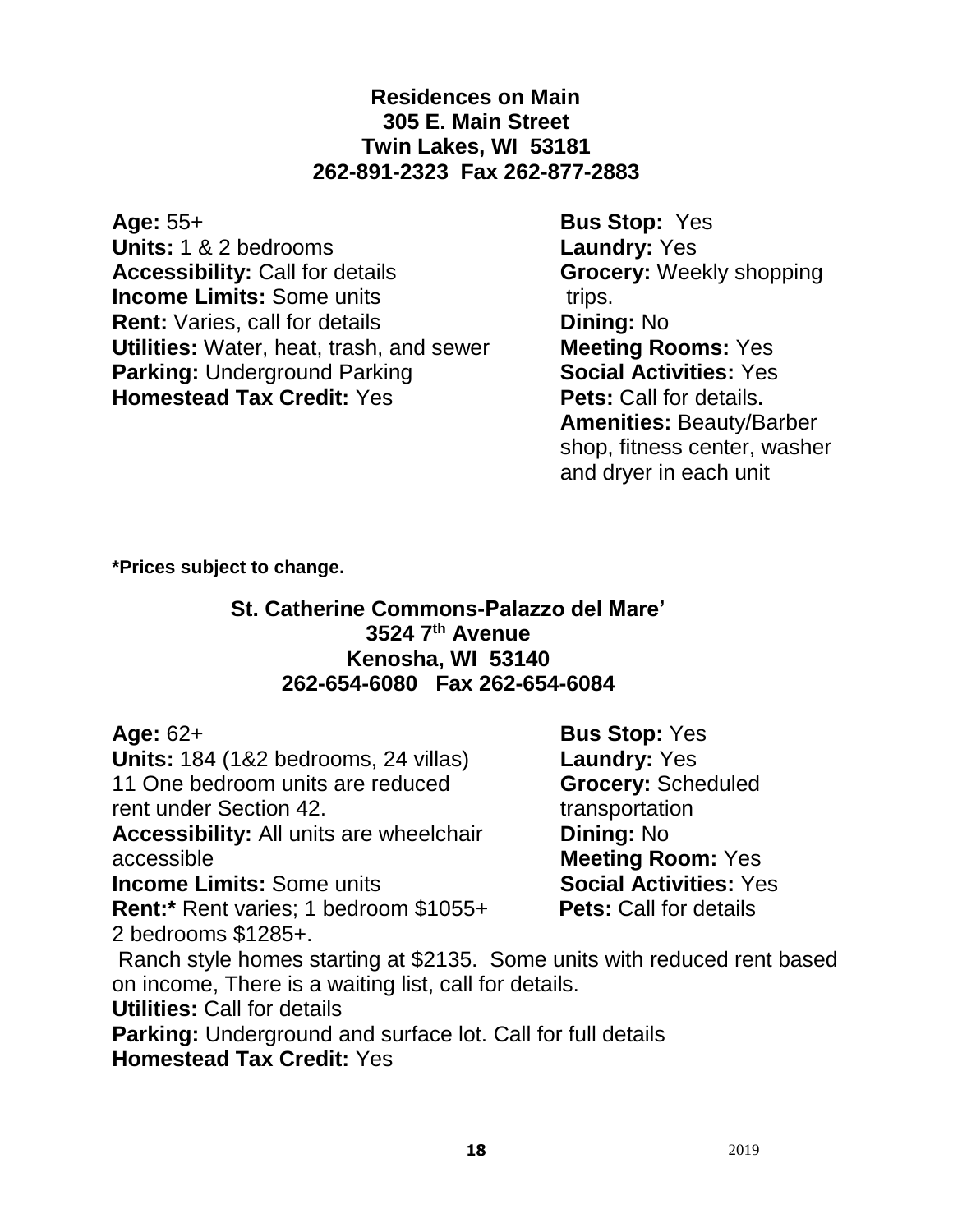#### **Villa Ciera Apartments 1940 27th Avenue Kenosha, WI 53140 262-597-5430 Fax 262-551-7455**

Age: 62+, Non-smoking facility **Bus Stop:** Yes **Units:** 71 (studios, 1 & 2 bedrooms) **Laundry:** Yes (15 units available for rent assistance) **Grocery:** 2 blocks **Accessibility:** All units are wheelchair **Dining:** No accessible **Meeting Room:** Yes **Income Limits:** Yes **Social Activities:** Yes **Rent:** \$721-\$1090; market rate **Pets:** No apartments available also. **Utilities:** Water **Parking:** Parking lot **Homestead Tax Credit:** Yes

**\*Prices subject to change.**

#### **Virginia Towers 5710 4th Avenue Kenosha, WI 53140 262-496-4521**

**Age:** 55+, Non-Smoking facility **Bus Stop**: No **Units:** 34 (1, 2 and 3 bedrooms) **Laundry:** Yes **Accessibility:** Unknown **Grocery:** No **Income Limits:** Yes **Dining:** No **Rent:** \$720-\$969\* **Library/:** Yes **Utilities:** Water/Sewer and Garbage **Party Room:** Yes **Parking:** Parking garage **Pets:** No \*Therapy pets ok

**Amenities:** Full size washer and dryer in unit, walk in closets, window treatments, CO2 detector systems, two elevators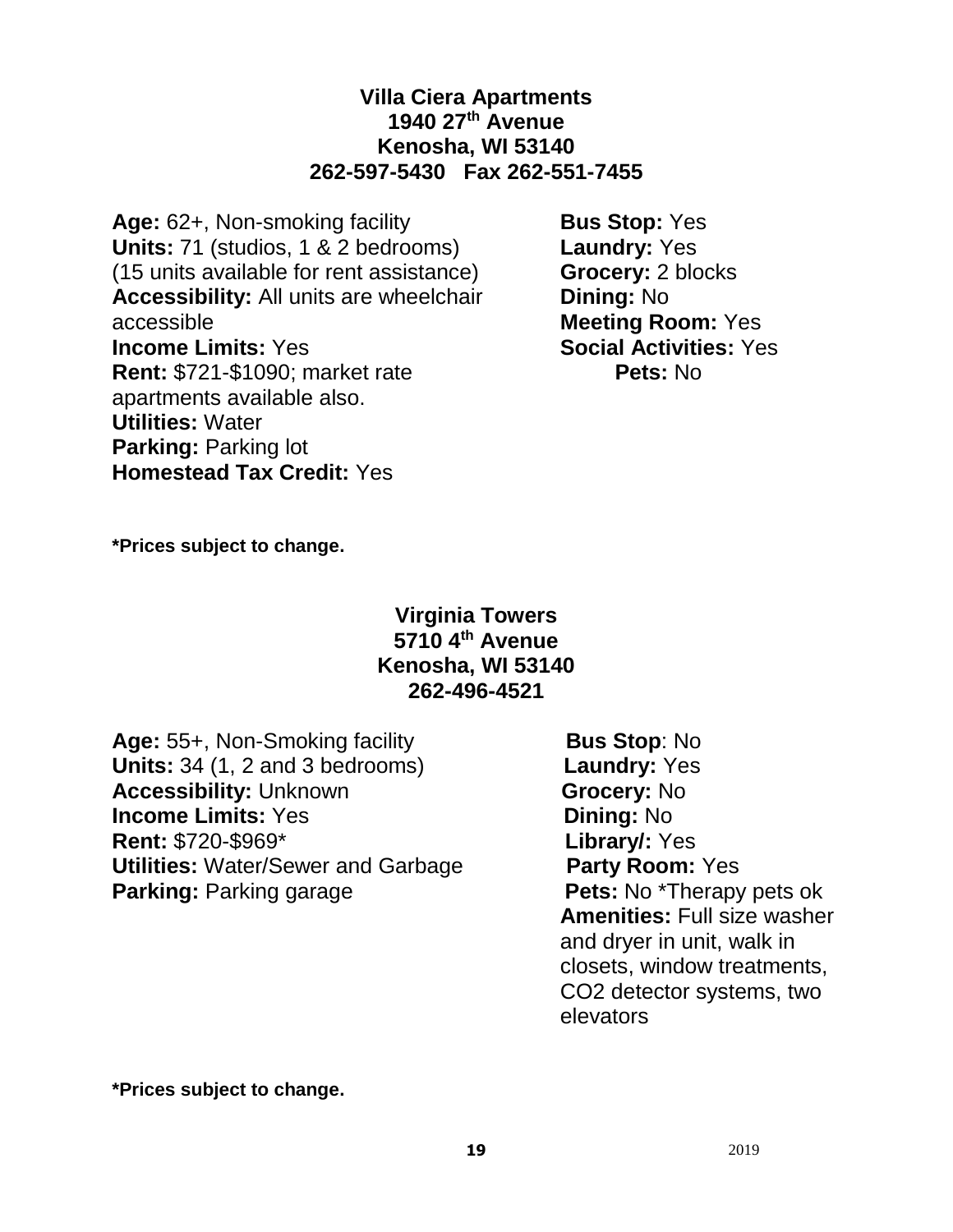#### **Family Housing (2 & 3 bedroom units) Subsidized Housing**

Arbor Green Apartments 6001 55th Street Kenosha, WI 53142 262-843-2070

8218 14<sup>th</sup> Avenue 5430 64<sup>th</sup> Avenue Kenosha, WI 53143 Kenosha, WI 53144 262-446-9144 262-657-6389

Northpoint Crossings Sheridan Meadows/ Kenosha, WI 53140 921 82<sup>nd</sup> Street 262-551-7274 Kenosha, WI 53143

Silvercrest Apartments 630 Cogswell Street Silver Lake, WI 53170 262-843-2070

Forest Towers Metro **Kenosha Garden Apartments** 

1724 Birch Road #102 Lincoln Park Apartments 262-656-0727

### **Affordable Housing Apartments**

Kenosha, WI 53144 262-654-7688 262-552-9080

Windsong Village 7104 104<sup>th</sup> Avenue 5815 5<sup>th</sup> Avenue Kenosha, WI 53142 Kenosha, WI 53140 262-942-1650 262-515-1361

Kenosha Commons **Meadowood Apartments** 5500 60<sup>th</sup> Street 1387 30<sup>th</sup> Avenue<br>Kenosha, WI 53144 1387 30<sup>th</sup> Avenue

5<sup>th</sup> Avenue Lofts

Residences of Library Park 720 59th Place Kenosha, WI 53140 262-656-1010

\*Contact the Kenosha City Housing Authority for more options, 262-653-4120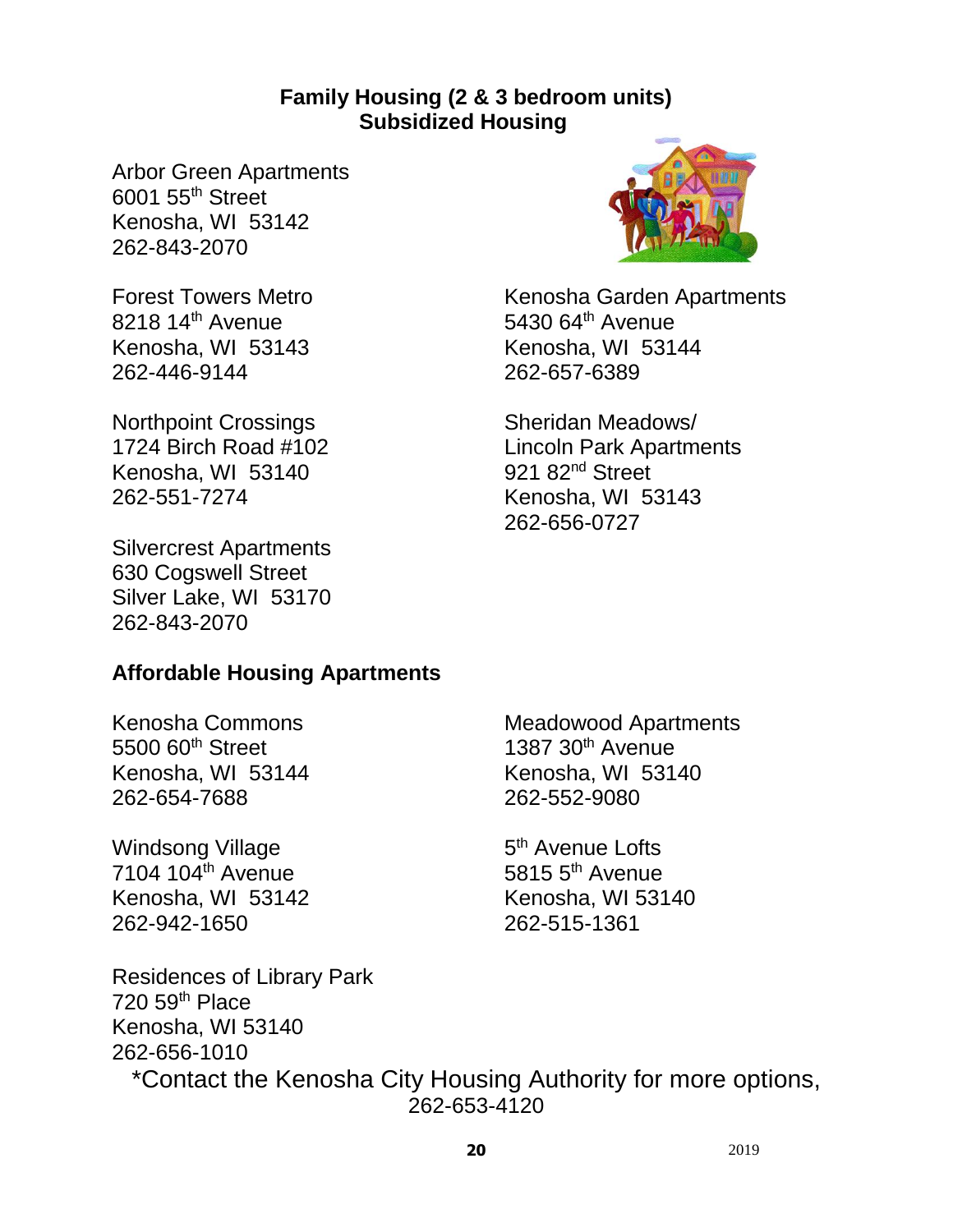### **Apartments with Supportive Services**

#### **St. Joseph's Villa Apartments 9250 – 29th Avenue Kenosha, WI 53143 262-694-5550**

**Age:** Call for details. **Bus Stop:** Yes **Units:** 44 (1 bedroom) **Laundry:** Yes **Rent:** Call for details and tour **Pets:** Yes **Utilities**: Heat and Water **Parking:** Parking lot **Homestead Tax Credit:** No

#### **Features:**

- Light housekeeping weekly
- Laundry of bed linens
- Daily check-in system
- 24 hour emergency call system
- Meal plan available
- Weekly grocery shopping transportation provided
- Planned activities
- Smoke free

#### **Celebre Place and Assisted Living 262-652-0200**

1870  $27<sup>th</sup>$  Avenue Kenosha, WI 53140 Several floor models and service packages to choose from. Call for full details. www.celebreplace.com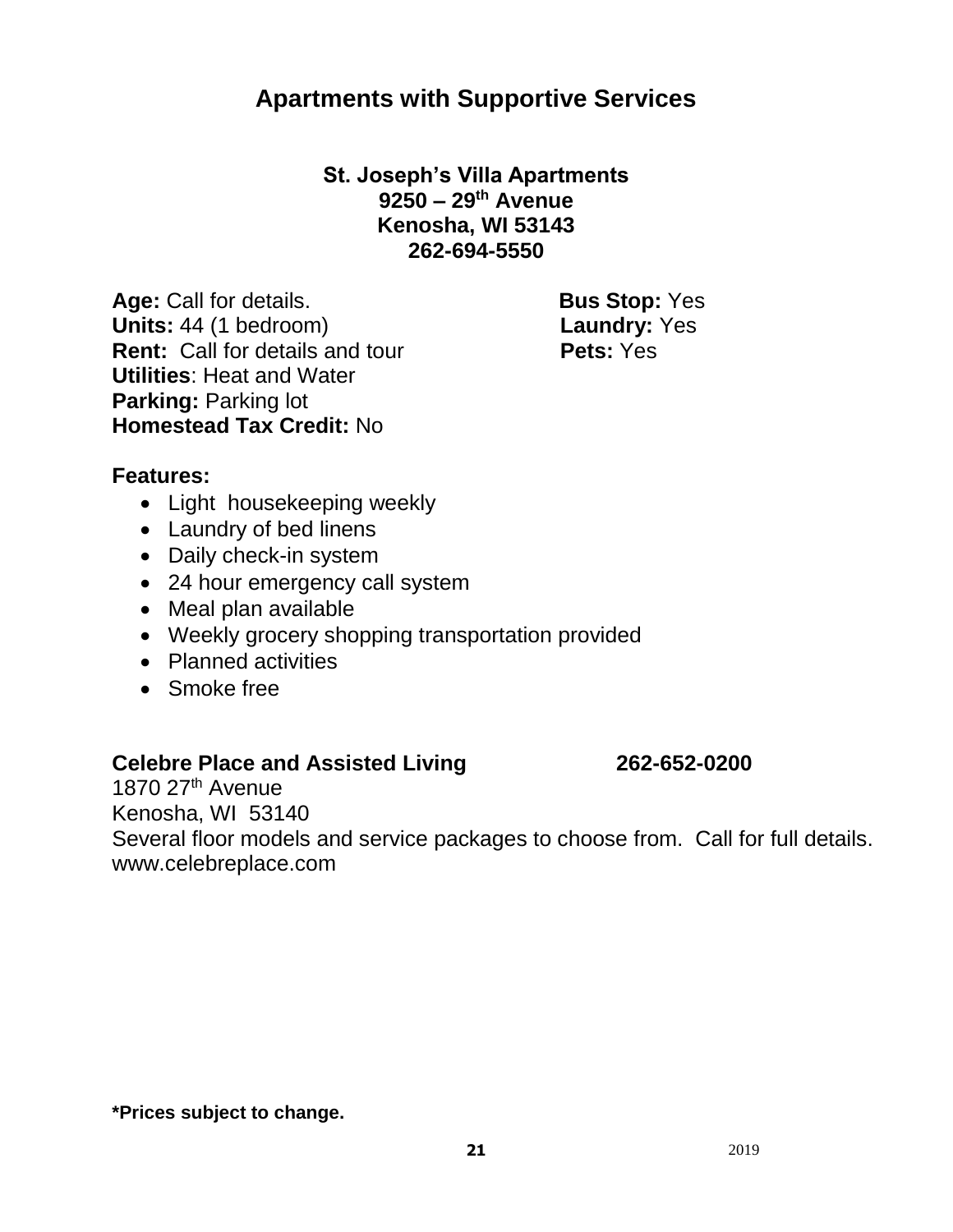#### **Kenosha County State Licensed Adult Family Homes**

Adult Family Homes care for residents beyond room and board but may provide only 7 hours a week of nursing care.

Adult Family Homes provide supervision, room and board. Homes have up to 4 residents with private and semi-private rooms available. Each location may have a specific licensure, call for further details.

#### **Adult Family Homes**

#### **An Innovative Care, LLC 847-370-6328**

4297 123rd Street Pleasant Prairie, WI 53158 Licensed to serve: Advanced Age, Developmentally Disabled, Mentally ill, Physically Disabled, and Irreversible Dementia/Alzheimer's, Traumatic Brain injury.

#### **Alpha Homes 262-886-3328**

Several Kenosha County locations call for details and openings. Licensed to serve: Varies by location, call for details.

### **Community of Life, AFH, Inc. 262-891-0137**

7645 128th Avenue Bristol, WI 53104 Licensed to serve: Advanced Age, Alcohol/Drug dependent, Developmentally Disabled, Mentally Ill, Physically Disabled, and Irreversible Dementia/Alzheimer's.

#### **Crabtree Residential Living, LLC 262-653-9923**

Several Kenosha locations. Call for details and openings. Licensed to serve: Varies by location, call for details.

### **Danoski Adult Family Home 262-818-9080**

5621 46<sup>th</sup> Avenue Kenosha, WI 53142 Licensed to serve: Developmentally disabled, Mentally ill.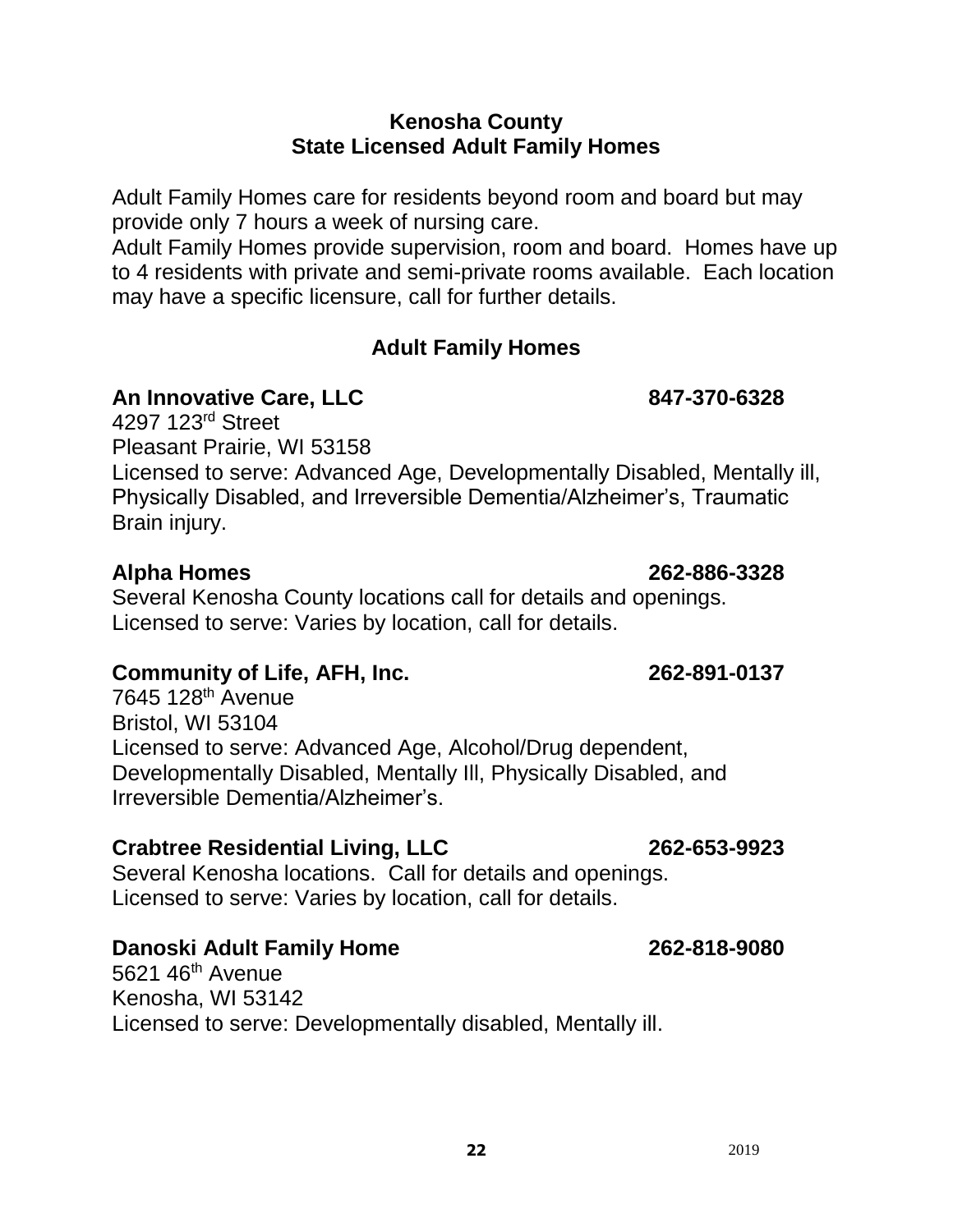### **Emerald Home, LLC 847-997-7474**

 $5044$   $32<sup>nd</sup>$  Avenue Kenosha, WI 53142 Licensed to serve: Developmentally disabled, Advanced Age, and Mentally Ill

#### **Hands of Hope Residential, LLC (Lily's Place) 262-994-9456**

4802 69th Street Kenosha, WI 53142 Licensed to serve: Alcohol/Drug dependent, Developmentally disabled, Mental illness and Traumatic brain injury.

#### **Independent Living, AFH-KHDS 262-657-7188**

4004 29th Avenue Kenosha, WI 53140 Licensed to serve: Developmentally Disabled.

#### **Journey Homes 262-883-7471**

2002  $87<sup>th</sup>$  Place Kenosha, WI 53143 Licensed to serve: Alcohol/drug dependent, Developmentally disabled, Mentally ill, Physically disabled.

#### **Kings Care Residential, LLC 262- 496-9611**

Several Kenosha area locations, call for details and openings. Licensed to serve: Varies by location, call for details.

#### **Lauer Adult Family Home 262-344-1672**

8770 83rd Place Pleasant Prairie, WI 53158 Licensed to serve: Advanced age, Developmentally disabled, Mentally ill, Irreversible Dementia/Alzheimer's Physically disabled and Traumatic brain injury.

### **Love and Care Homes, LLC 262-661-3848**

3411 75th Street Kenosha, WI 53142 Licensed to serve: Advanced age, Developmentally disabled, Mentally ill, Irreversible Dementia/Alzheimer's and Traumatic brain injury.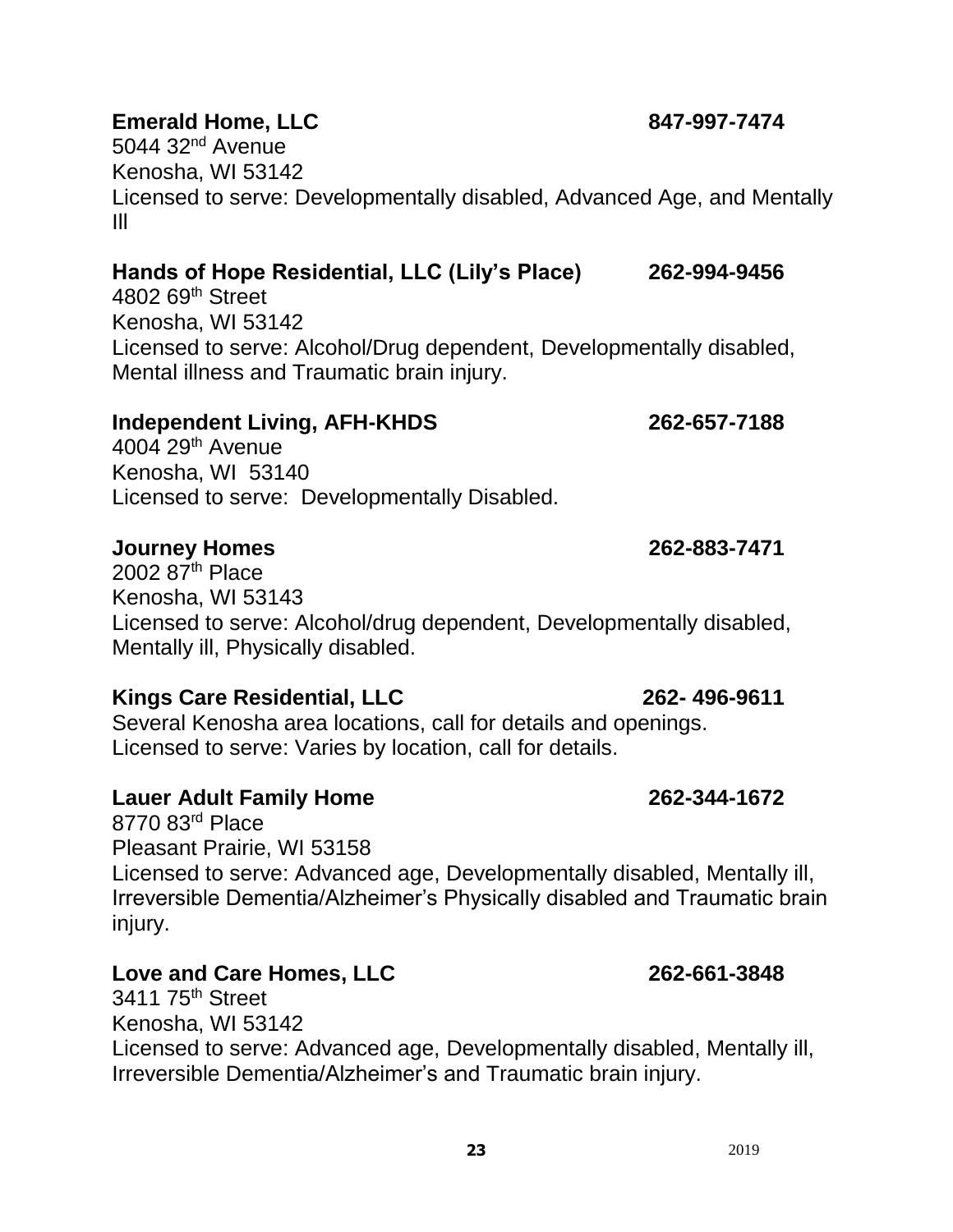#### **New Seasons Adult Family Homes 262-748-2206**

Several Kenosha locations. Call for details and openings. Licensed to serve: Varies by location, call for details.

### **Peace and Serenity Residential Living, LLC 262-221-3422**

Several Kenosha locations. Call for details and openings. Licensed to serve: Varies by location, call for details.

### **Raymond John and Stephen Lloyd, LLC 262-496-9600**

5500 41st. Street Kenosha, WI 53144 Licensed to serve: Advanced age, Developmentally disabled, Mentally ill, Irreversible dementia/Alzheimer's, Physically disabled, and Traumatic brain injury.

#### **Royale Transitional Living Homes 262-321-4173**

 $4047$   $32<sup>nd</sup>$  Avenue Kenosha, WI 53142 Licensed to serve: Advanced age, Developmentally disabled, Mentally ill.

#### **Safe and Sound Group Living 262-496-0180**

3406 55th Avenue Kenosha, WI 53144 Licensed to serve: Advanced age, irreversible dementia/ Alzheimer's, Developmentally disabled, Mentally ill, traumatic brain injury.

#### **Sandalwood- Brotoloc, South 262-656-9975**

4415 31st Avenue Kenosha, WI 53144 Licensed to serve: Traumatic Brain Injury, Physically disabled, Developmentally disabled, and Mental Illness.

#### **Serenity Home Health Care, LLC 262-344-6104**

Several Kenosha area locations, call for details and openings. Licensed to serve: Varies by location, call for details.

#### **Southern Hope Home, LLC 262-960-2642**

Several Kenosha area locations, call for details and openings. Licensed to serve: Varies by location, call for details.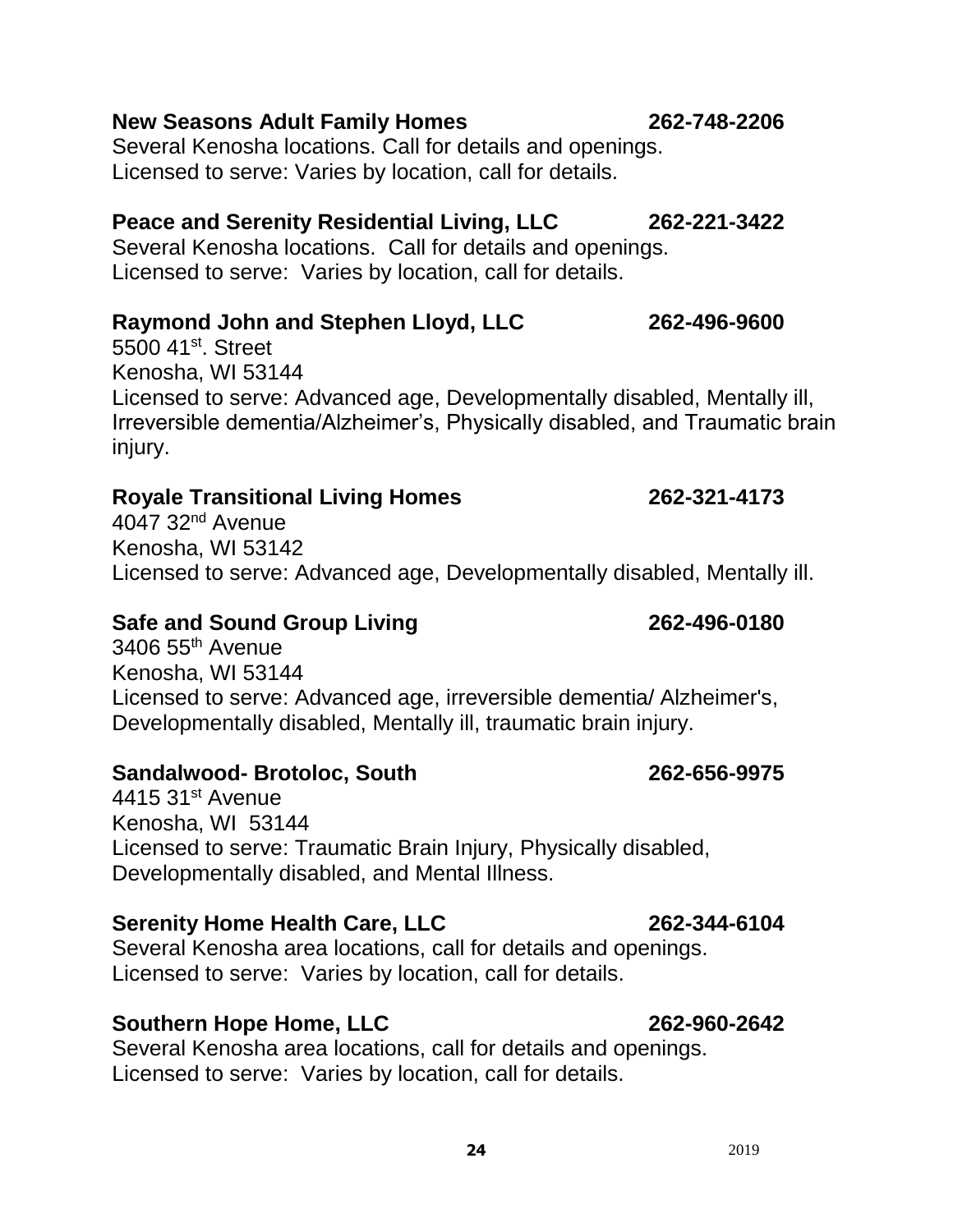### **Successful Community Living Services, LLC 262-455-7497**

Several Kenosha area locations, call for details and openings. Licensed to serve: Varies by location, call for details.

#### **Complaints/Concerns**

For complaints, questions and/or concerns regarding the care and the rights of residents in adult family home facilities, contact:

#### **Wisconsin Division of Quality Assurance (DQA) at 1-800-642-6552 or complete online complaint form:**

**<http://dhs.wisconsin.gov/bqaconsumer/HealthCareComplaints.htm>**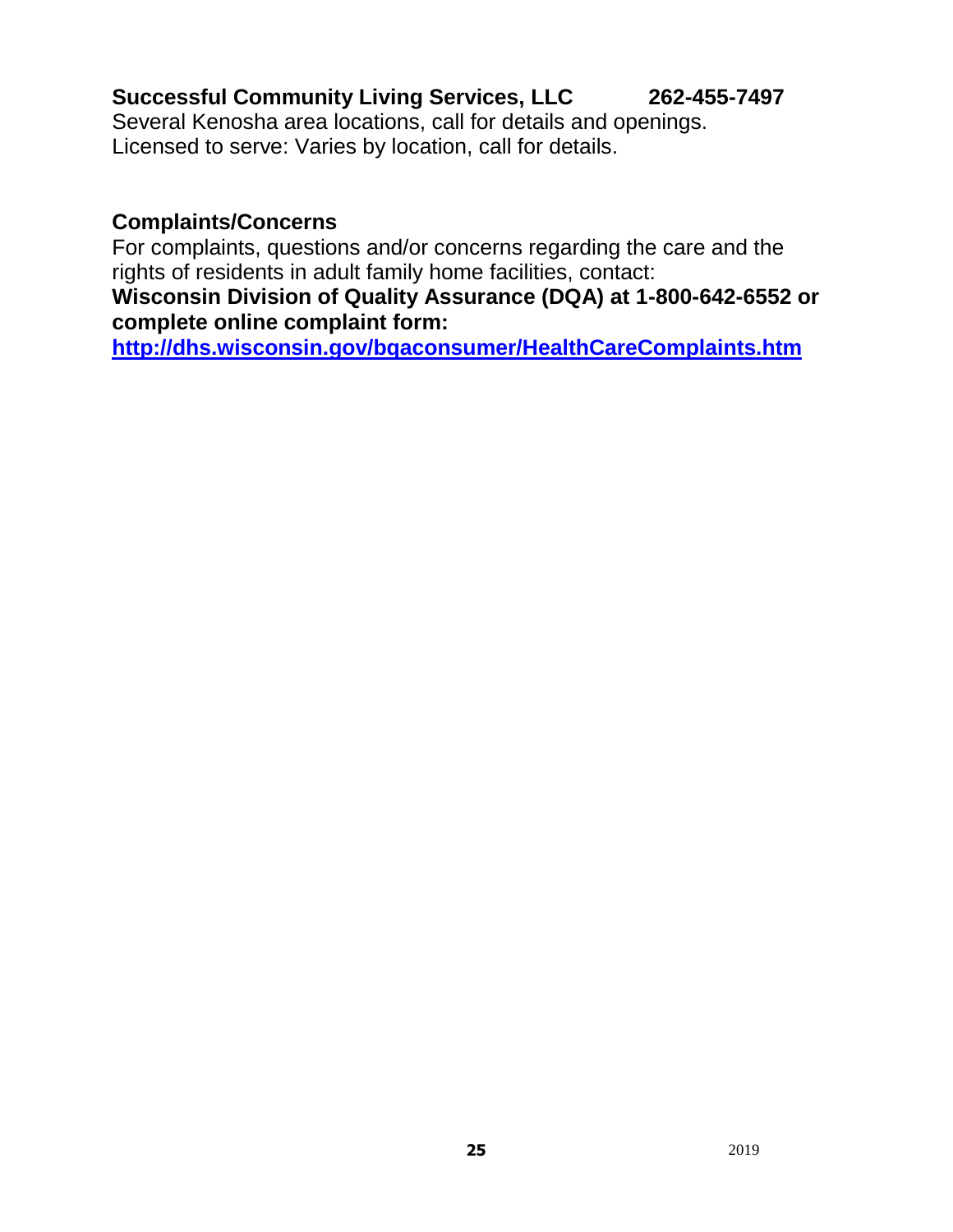### **Community Based Residential Facilities (CBRF's)**

There are over 800 licensed CBRF homes in Wisconsin. They may be private or public, for-profit or not-for-profit; but all must meet the same licensing standards.

A CBRF is a community living facility that provides room and board, supervision, and supportive services to persons who are unable to live on their own in the community or who choose to live in these facilities. It is intended that these facilities be as "home-like" as possible and be located in or near the individual's community. The primary goal is to assist individuals in having the highest level of independence they are capable of.

CBRF's provide some needed services above basic room and board. CBRF's are not required to have professional nurses on duty, 24 hours a day, as in nursing homes, but may wish to provide limited nursing services. CBRF's are required to be staffed 24 hours a day.

There are three sizes of CBRF's are based upon the number of residents: small (8 or less), medium (9-20), and large (21 or more). They may also differ by class, which is determined by the residents' ability to move about (ambulating), to follow directions (mental capacity), and to act for selfpreservation under emergency conditions.

The need for some help is usually first identified when a person has difficulty in one or more of the following areas:

- **1. Self care**
- **2. Failing health, physical or mental abilities**
- **3. Lack of community support services**
- **4. Family not available to provide care or supervision**

Payments for CBRF's care may come from a variety of sources, including, but not limited to, the following:

 1.Personal resources, such as, but not limited to, savings accounts, pensions, or Social Security and related benefits.

- 2. Veteran's care benefits
- 3.Special funding may be available. Anyone needing funding assistance must have an assessment to determine eligibility.

Contact the Aging and Disability Resource Center for an assessment. There is no guarantee that funds will be available to pick up the cost when the person's resources are depleted. For further information,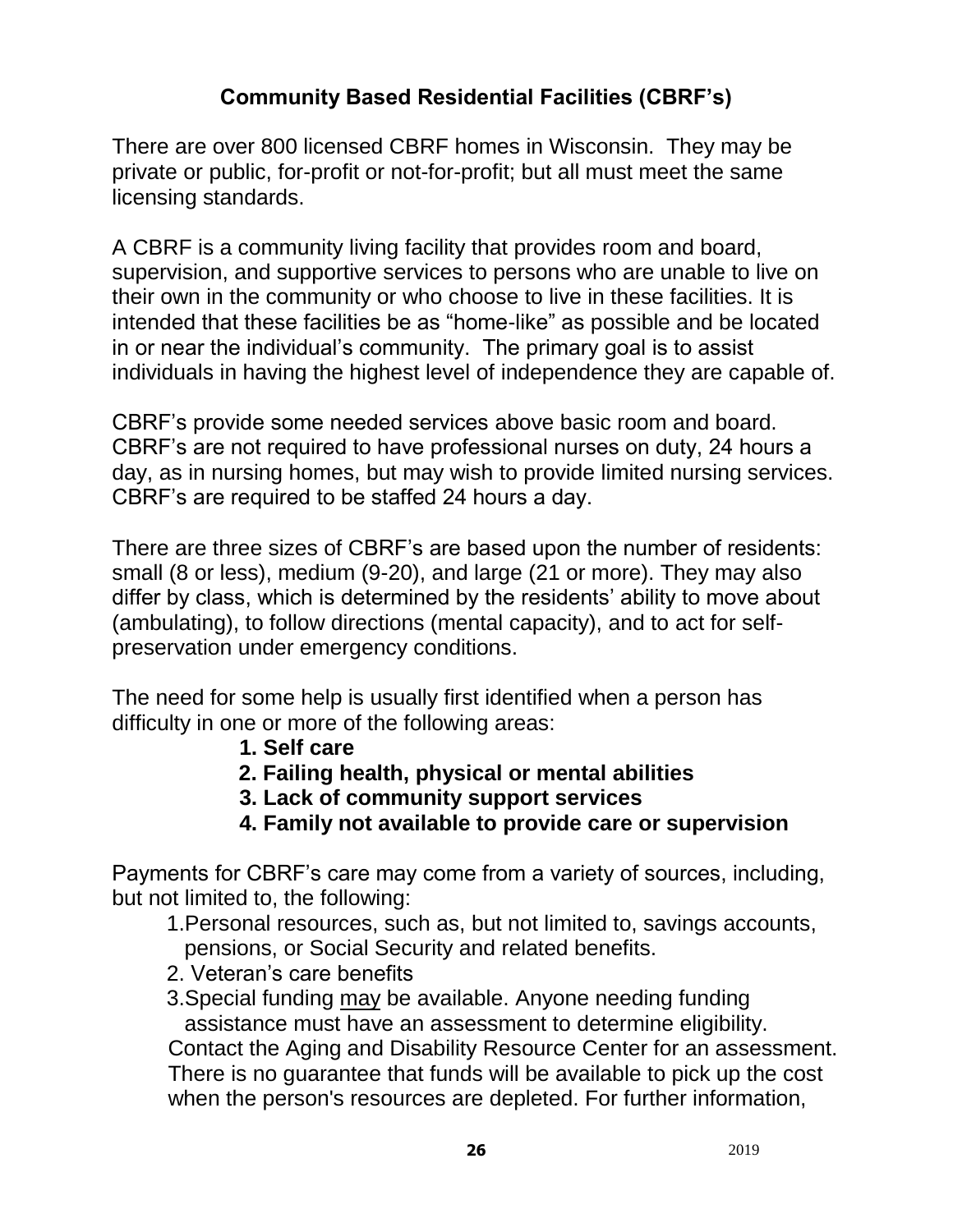contact the Kenosha County Aging and Disability Resource Center at: 262-605-6646 or 800-472-8008, Email: [adrc@kenoshacounty.org](mailto:adrc@kenoshacounty.org) 4.It is important to contact whatever CBRF facility you may be interested in, to better understand their particular admission criteria, including if they require a specific number of months of ability to pay privately in order to confirm admission.

CBRF's will want to know how you will pay for your care. They will ask you to sign an admission agreement specifying the payment arrangement. **NOTE:** \*If you are applying for or think you will need to apply for public funding, please be aware that you will likely have to contribute to your care costs, and could be left with a minimal amount of funds for personal spending each month. It may be beneficial to contact the Kenosha Co. ADRC (262-605-6646), for a Long Term Care Consultation prior to committing to an apartment

CBRF's are required to provide or arrange these five basic services to all residents, if needed:

- 1. Health monitoring
- 2. Assistance with medications
- 3. Information and referral services
- 4. Leisure time services
- 5. Personal care services such as help with dressing, eating, bathing, grooming, toileting, and mobility.

Added services may be provided in a CBRF to assist residents with their personal needs and goals such as moving to more independent living, counseling, transportation, and money management.

There are certain written requirements that all CBRF's must maintain. The following documents verify and assure the provision of the services listed above.

### **1. Program Statement**

This provides a complete picture of the operation of the facility so that you become more familiar with the program and services by reading it.

### **2. Admission Agreement**

This is a written contract between the resident and facility specifying the services provided and the fee agreement.

### **3. Individual Service Plan**

This is a list of services needed by the resident and the services provided or arranged for by the facility staff.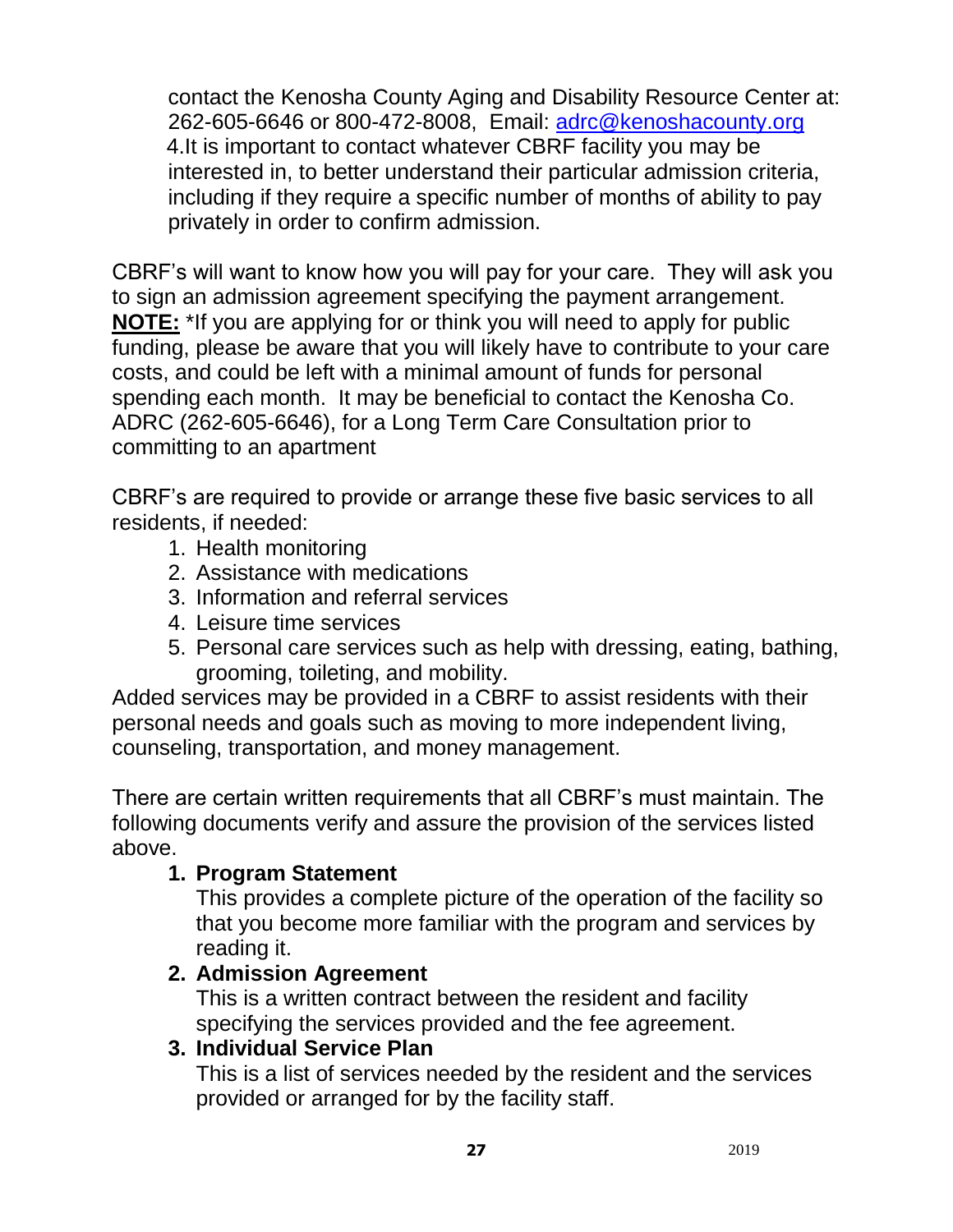#### **4. Residents Rights**

This is a list of Wisconsin Statutes, which ensure recognition of basic human rights of CBRF residents. They will be explained and given to individuals upon admission.

#### **5. Complaint Procedure**

This is a procedure, which is available to all residents to express their concerns about the CBRF and resident's rights.

For complaints, questions, and/or concerns regarding the care and the rights of residents, contact:

Older Adults age 60 and older **Long Term Care Ombudsman** <http://longtermcare.state.wi.us/> **1-800-815-0015**

| Persons with a disability under age 60 |                   |
|----------------------------------------|-------------------|
| <b>Disability Rights Wisconsin</b>     | 414-773-4646      |
| www.disabilityrightswi.org/            | or 1-800-708-3034 |

To report allegations of abuse or neglect by CBRF staff or facility, contact:

**Bureau of Quality Assurance 1-800-642-6552**  <http://dhs.wisconsin.gov/bqaconsumer/HealthCareComplaints.htm>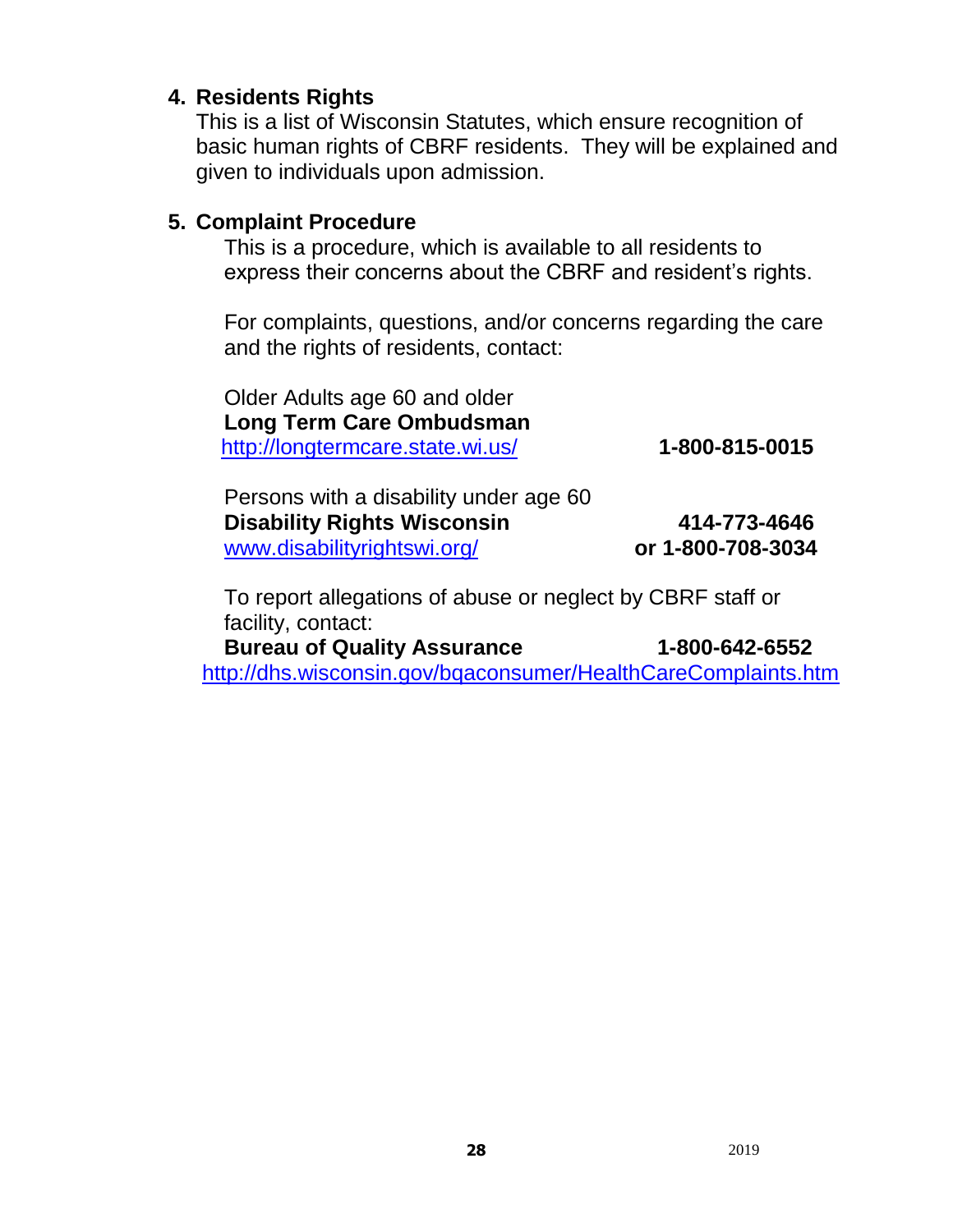## **29** 2019

### **Community Based Residential Facilities (CBRF's)**

#### **Advocate Homes, LLC 262-652-3536**

6555 Pershing Blvd. Kenosha, WI 53142 Licensed to serve: Developmentally Disabled, Physically Disabled, Traumatic Brain Injury, and Mental Illness. Maximum number of residents: 8

#### **Azura Memory Care of Kenosha-North 262-654-5183 (Specializing in Alzheimer's) or 800-952-9012**

 $4600$  52<sup>nd</sup> Avenue Kenosha, WI 53144 Licensed to serve: Advanced Aged and Irreversible Dementia/Alzheimer's. Maximum number of residents: 20 [www.azuramemory.com](http://www.azuramemory.com/)

#### **Brookdale Kenosha 262-694-6101**

### 10108 74<sup>th</sup> Street Kenosha, WI 53142 Licensed to serve: Advanced Aged and Irreversible Dementia/Alzheimer's. Maximum number of residents: 60 [www.brookdaleliving.com](http://www.brookdaleliving.com/)

### **Pleasant Prairie Village 262-697-7778**

7377 88th Avenue Kenosha, WI 53142 Licensed to serve: Advanced Aged and Irreversible Dementia/Alzheimer's. Maximum number of rooms: 48

### **Brotoloc South, Inc 262-656-9975**

Several Kenosha locations, call for details and openings. Licensed to serve: Developmentally Disabled, Mentally Ill, Physically Disabled, and Traumatic Brain Injured. [www.brotolocsouth.com](http://www.brotolocsouth.com/)

### **Casa del Mare' Assisted Living and Memory Care 262-653-1234**

3508 7<sup>th</sup> Avenue Kenosha, WI 53140 Two levels of assisted living: 27 bed memory care CBRF, 45 apartments at RCAC level of care. Call for details.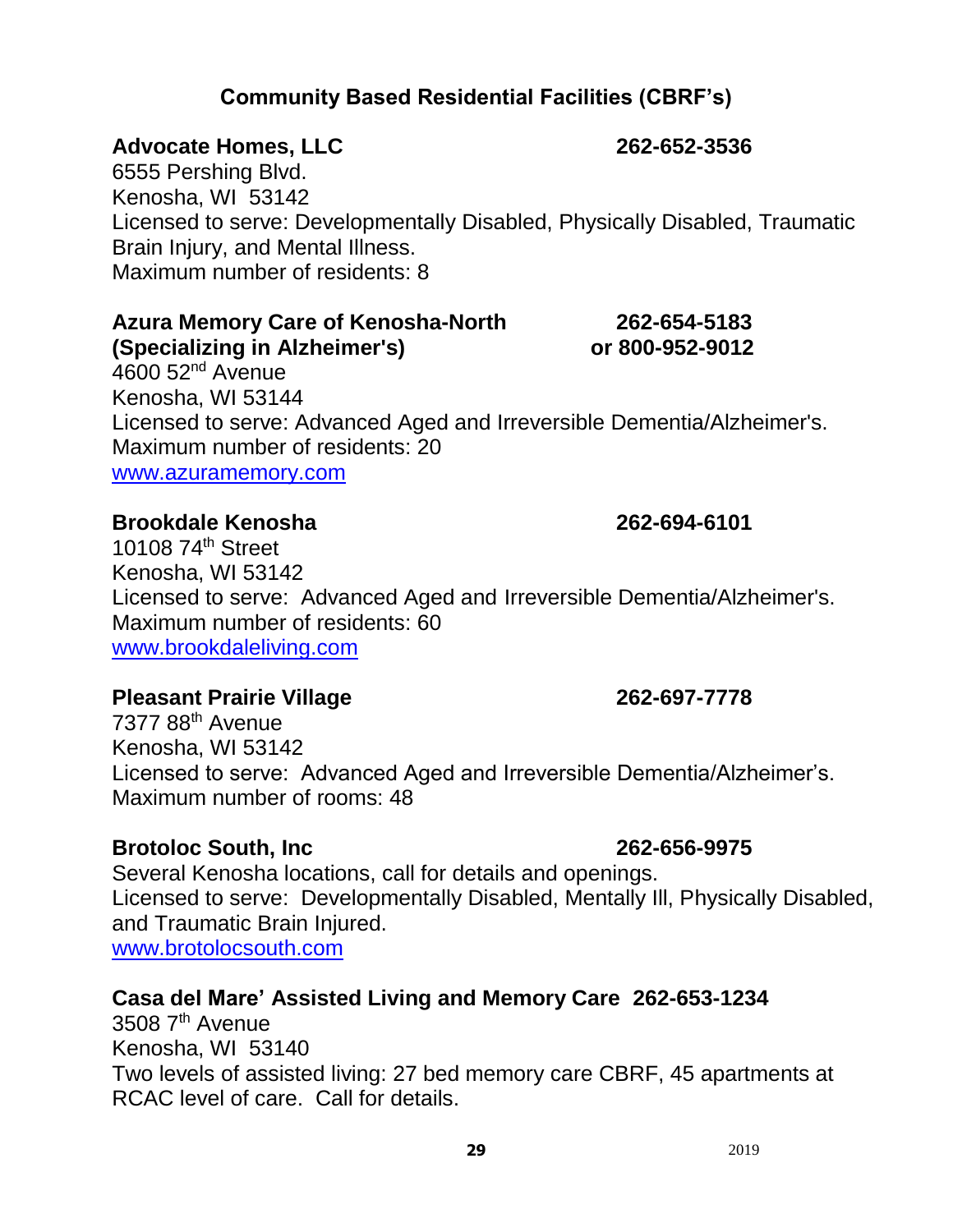#### **Crabtree Residential Living 262-909-4344**

Several Kenosha locations. Call for details and openings.

#### **Dayton Care Center, LLC 262-657-6121**

 $521.59<sup>th</sup>$  Street Kenosha, WI 53140 Licensed to serve: Mentally Ill. Maximum number of residents: 90 [www.daytonrcf.com](http://www.daytonrcf.com/) 

#### **Edwards House 262-654-3475**

4831 47th Avenue Kenosha, WI 53144 Licensed to serve: Advanced Age and Developmentally Disabled, Mentally Ill, Traumatic Brain injury and Correction clients. Maximum number of residents: 8 [www.voawi.org](http://www.voawi.org/)

#### **Azalea Place- Frontida Assisted Living 262-764-7209**

 $8322$  14<sup>th</sup> Avenue Kenosha, WI 53143 Licensed to serve: Advanced Aged, Physically Disabled, Mental Illness. Maximum number of residents: 20

#### **Home Inspired Senior Living 262-859-2500**

1201 Village Centre Drive Kenosha, WI 53144 Licensed to serve: Advanced Aged. Specializes in respiratory care.

#### **Kenosha Care Center, Inc. 262-656-1818**

Two Kenosha locations, call for licensing details and openings.

#### **Kenosha Place Senior Living 262-652-5149**

5048 Greenbay Road Kenosha, WI 53144 Licensed to serve: Advanced age, Irreversible Dementia/Alzheimer's, Physically disabled.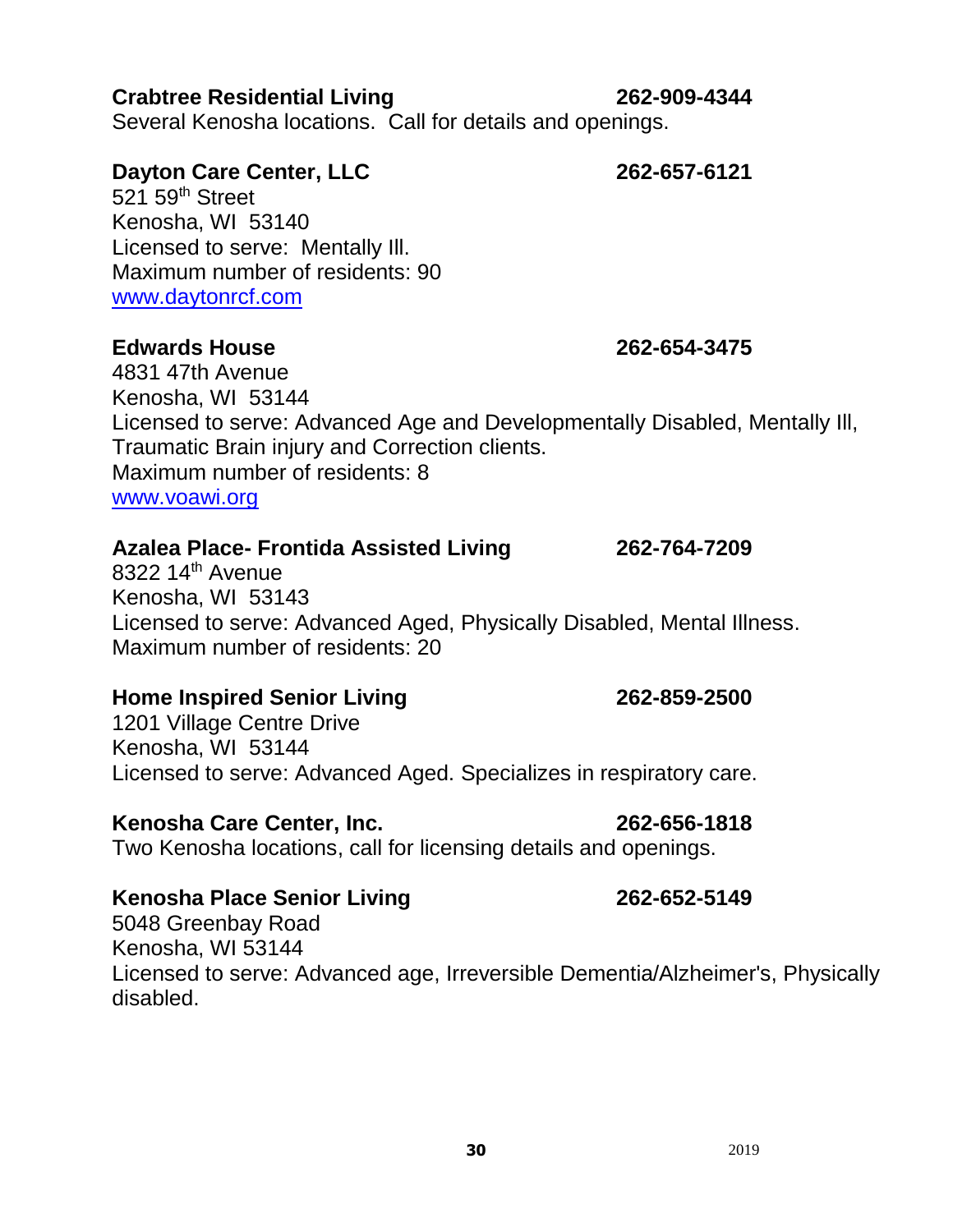### **Kenosha Senior Living 262-656-1795**

 $3109.30<sup>th</sup>$  Avenue Kenosha, WI 53140 Licensed to serve: Advanced Aged and Irreversible Dementia/Alzheimer's. Maximum number of residents: 41

#### **Library Terrace Assisted Living Suites 262-697-8560**

7924 36th Avenue Kenosha, WI 53142 Licensed to serve: Advanced Aged, Irreversible Dementia/Alzheimer's. Maximum number of residents: 20 [www.libraryterrace.com](http://www.libraryterrace.com/)

#### **North Pointe Senior Living 262-553-1270**

3109 12<sup>th</sup> Street Kenosha, WI 53144 Licensed to serve: Advanced Aged and Irreversible Dementia/Alzheimer's. Maximum number of residents: 20

#### **Open Arms, CBRF, LLC 262-652-0761**

2217 56<sup>th</sup> Street Kenosha, WI 53140 Licensed to serve: Developmentally disabled, Mentally ill. Maximum number of residents: 15

#### **Parkside Manor 262-657-7010**

6300 67th Street Kenosha, WI 53142 Licensed to serve: Advanced Aged and Irreversible Dementia/Alzheimer's. Maximum number of residents: 74

6305 7th Avenue **or 414-241-5010** Kenosha, WI 53143 Licensed to serve: Advanced Aged, Developmentally Disabled, Physically Disabled, Mental Illness and Irreversible Dementia/Alzheimer's. Maximum number of residents: 18

# **South Winds 262-564-8241**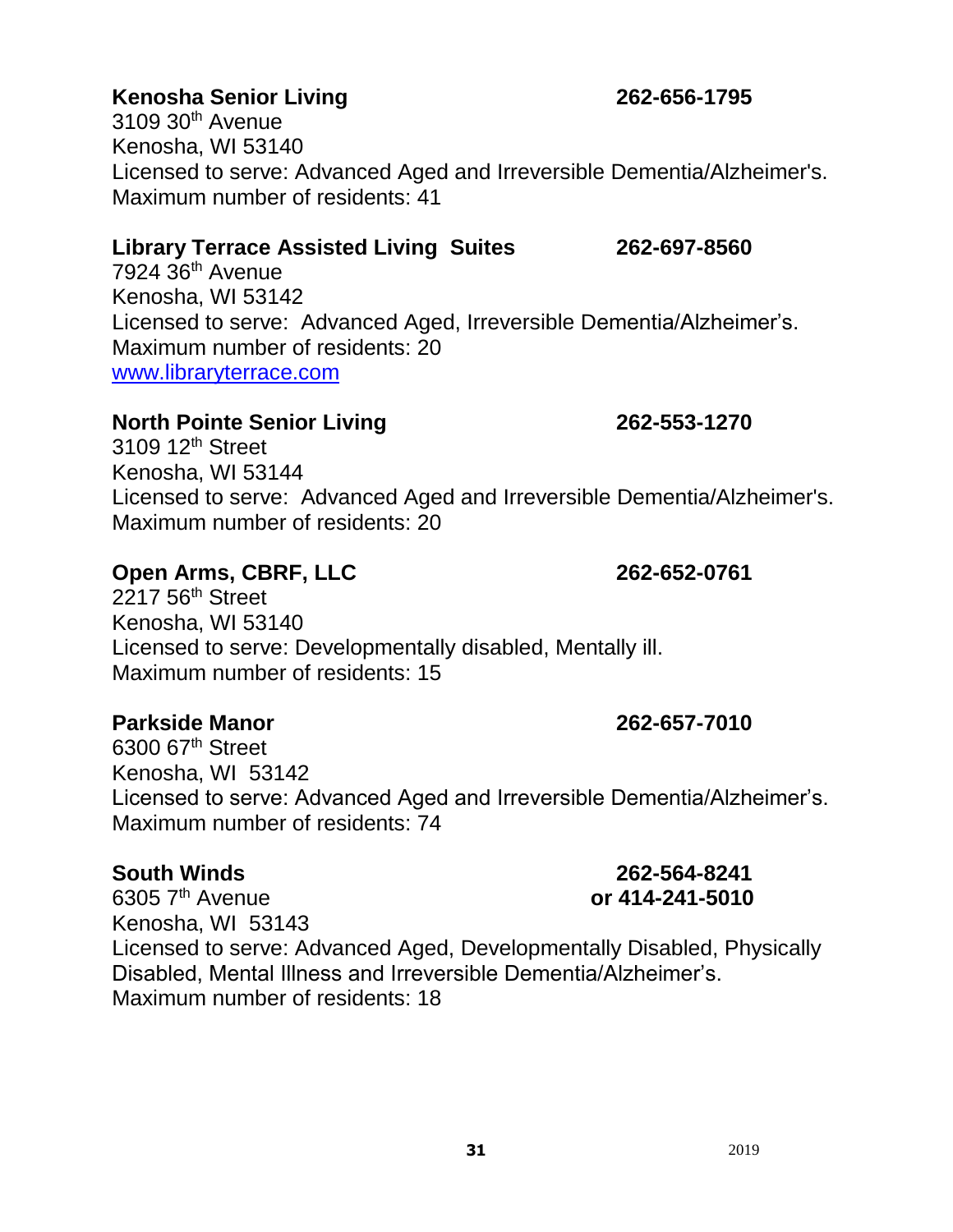#### **The Addison of Pleasant Prairie 262-565-5055**

9651 Prairie Ridge Blvd Pleasant Prairie, WI 53158 64 bed, Community based assisted living facility. Offers shared and private 1&2 bedroom apartment and also 32 memory unit beds which are secure.

#### **Willowbrook Assisted Living 262-653-3800**

3508 Washington Road Kenosha, WI 53144 Licensed to serve: Advanced age, Irreversible Dementia/Alzheimer's Maximum number of residents: 24

For veterans and their spouse/widow **Wisconsin Veterans Home-Union Grove 262-878-6749** 21425 G Spring Street **or 262-878-6700** Union Grove, WI 53182

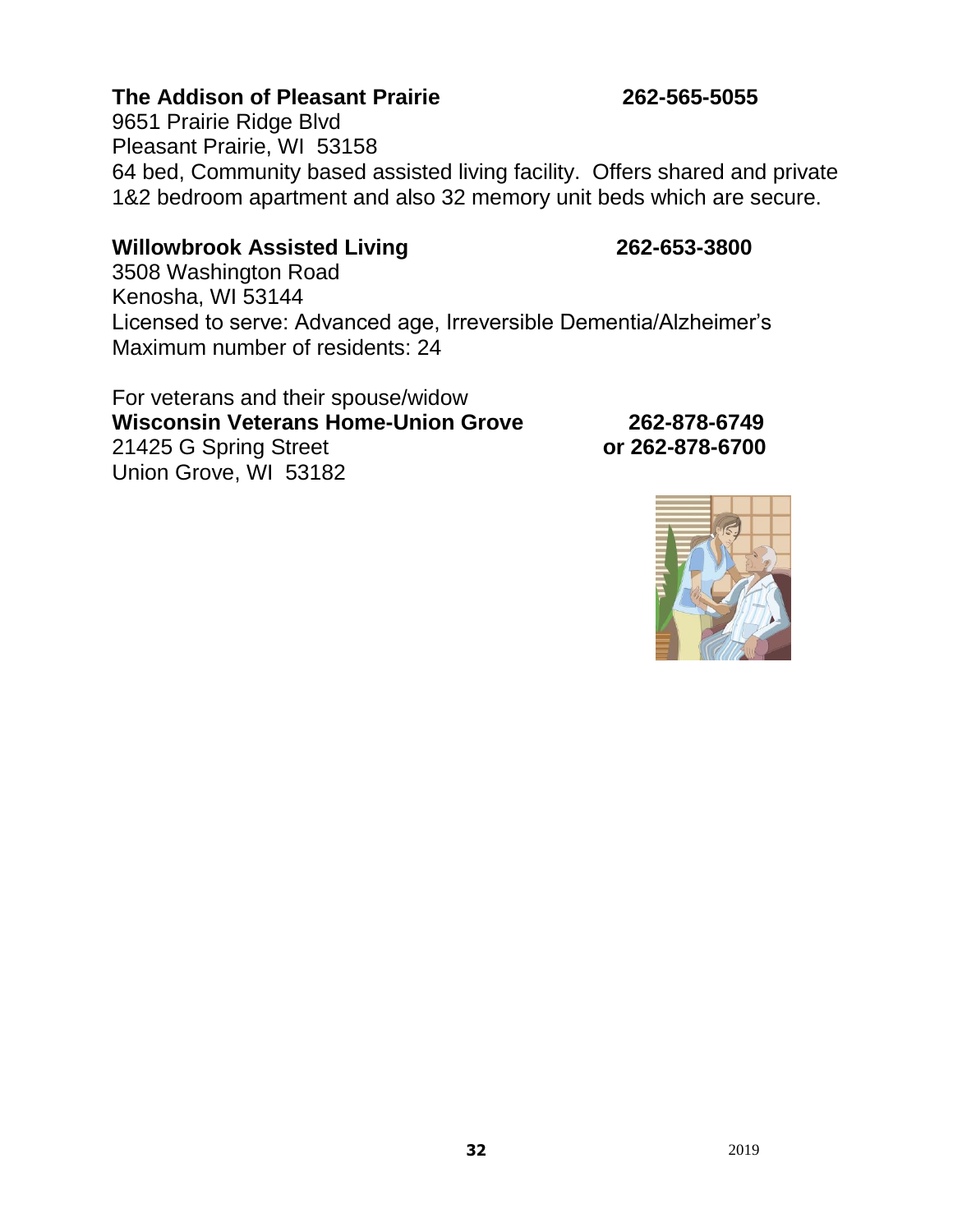

### **Residential Care Apartment Complexes (RCAC)**

Residential Care Apartment Complexes (RCAC) are independent apartment units in which the following services are provided: room and board, up to 28 hours per week of supportive care, personal care, and nursing services.

RCAC means a place where 5 or more adults live in independent apartments. Each apartment has an individual lockable entrance and exit. It includes a kitchen with a stove, individual bathroom, sleeping and living areas. It provides the resident with up to 28 hours per week of supportive, personal, and nursing services.

NOTE: Special funding may be available to help pay for care in some RCAC's that are certified by the state but does not pay the cost of room and board These must be paid out of his or her own funds. If you are applying for or think you will need to apply for funding, please be aware that you will likely have to pay for part to your care costs, and could be left with a minimal amount of funds for personal spending each month. It may be helpful to contact the Kenosha Co. ADRC (262-605-6646), prior to committing to an apartment. Individuals requiring funding assistance must have an assessment to determine eligibility. For further information, contact the Kenosha County Aging and Disability Resource Center at: 262-605-6646 or 1-800-472-8008.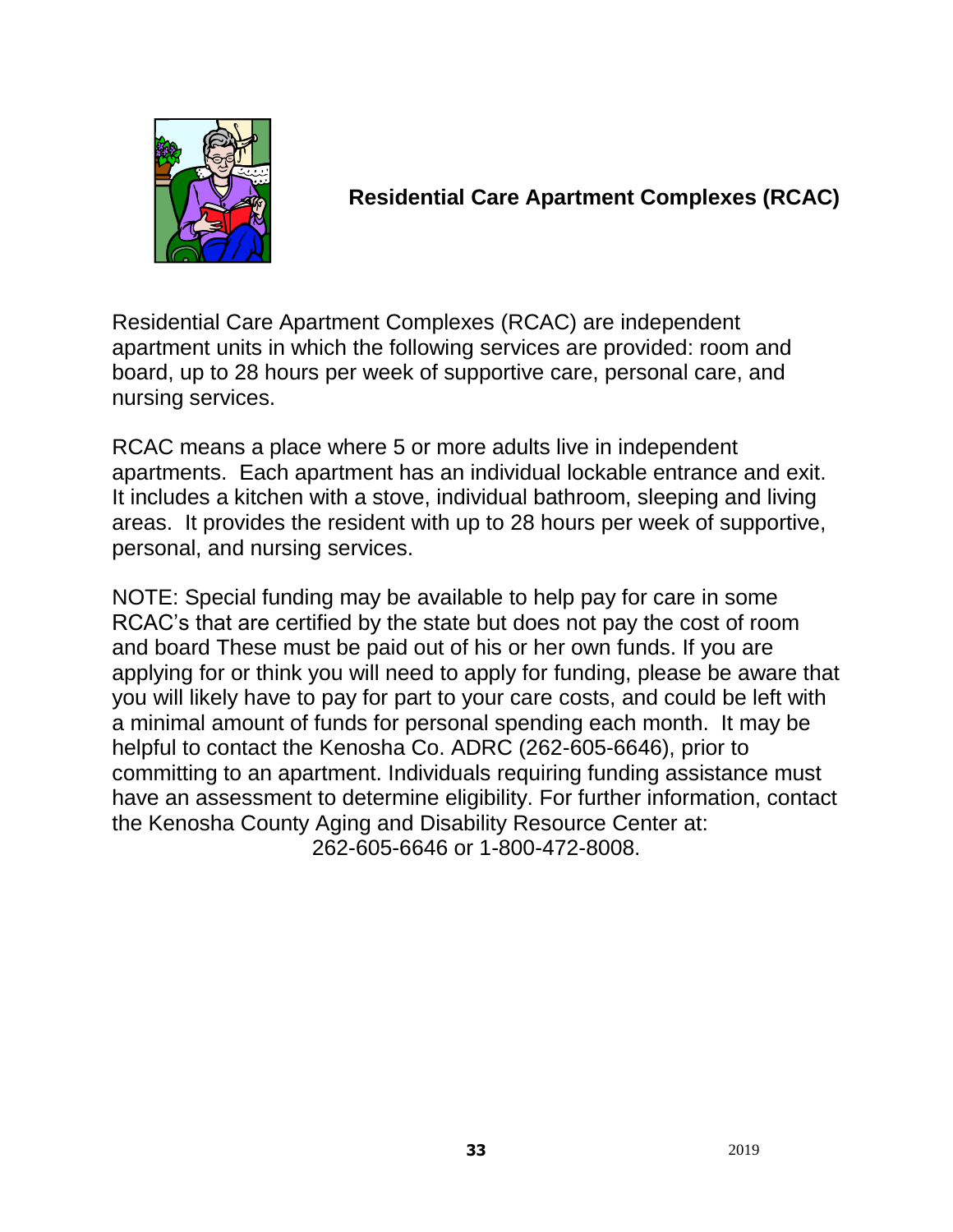### **Residential Care Apartment Complexes**

#### **Casa del Mare' Assisted Living and Memory Care 262-653-1234**

3508 7<sup>th</sup> Avenue Kenosha, WI 53140 Two levels of assisted living: 27 bed memory care CBRF, 45 apartments at RCAC level of care. Call for details.

#### **Celebre Place and Assisted Living 262-652-0200**

1870 27<sup>th</sup> Avenue Kenosha, WI 53140 Several floor models and service packages to choose from. Call for full details. [www.celebreplace.com](http://www.celebreplace.com/)

#### **Meadowmere Assisted Living Community 262-948-1100**

8351 Sheridan Road Kenosha, WI 53143 Units Available: 63 Call for details. [www.meadowmeresouthport.com](http://www.meadowmeresouthport.com/)

**Library Terrace Assisted Living Apartments 262-697-8560**  $7905.36<sup>th</sup>$  Avenue Kenosha, WI 53142 Units Available: 24 **Studio Apartment:** Starts at \$3520/per month. **One Bedroom Apartment:** Starts at \$4070/per month. **Two Bedroom Apartment:** Starts at \$4950/per month. [www.libraryterrace.com](http://www.libraryterrace.com/)

#### **Complaints/Concerns**

For complaints, questions and/or concerns regarding the care and the rights of residents in assisted living facilities, contact: **Wisconsin Division of Quality Assurance (DQA) at 1-800-642-6552 or complete online complaint form: <http://dhs.wisconsin.gov/bqaconsumer/HealthCareComplaints.htm>**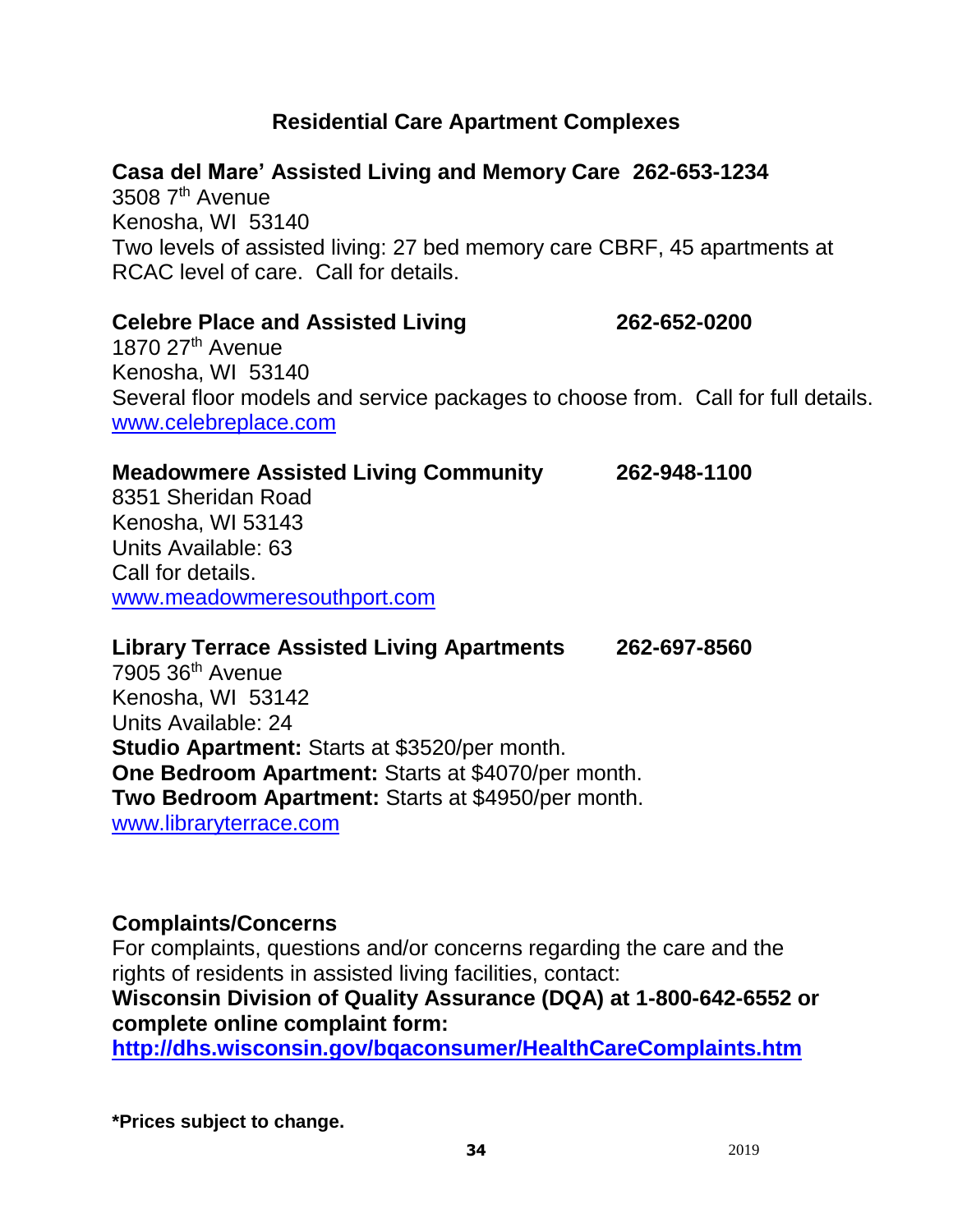#### **Nursing Homes in Kenosha County And Understanding the Nursing Home Admission Process**

Skilled nursing homes are health care facilities, which provides room, board and around the clock care for people who need more than seven hours a week of nursing or personal care. Residents may be there for a short-term stay, longer rehab stays or for long term care. Skilled nursing homes are licensed by the state and most are also certified for Medicare and Medical Assistance which help pay the cost of care.

After reviewing the options and deciding that a nursing home is appropriate, being informed of the admission process can be helpful in knowing what to expect. You may want to begin by looking at all nursing homes in the area. A good way to begin would be to call the social worker or admissions office of nursing homes you are thinking about to see if there are beds available. Some nursing homes do take names for a waiting list if they are full. It is a good idea to tour the nursing homes you are considering, either by making an appointment or arrive without notice. This will probably give you the best feel for whether it is a facility you and your loved one will feel comfortable with.

Medicare can also provide further information and compare nursing homes in your area. Nursing Home Compare contains information on previous inspections, violations, and their quality of care. This information, as well as "A Guide to Choosing a Nursing Home" is online at <http://www.medicare.gov/default.aspx> and through Medicare's help line, (1-800-633-4227).

Once you have chosen a nursing home, speak with the social worker or admissions office and he/she will take some information on the individual to be placed. Most nursing homes will conduct a pre-admission screen by meeting with your loved one at their residence or in the hospital to determine care needs and make a decision on whether they can accept the person for admission.

### **Attending Physician**

All nursing home residents need a primary doctor who will complete the medical paperwork for admission and see them while they are in the nursing home as needed. If you currently have a doctor, ask if he/she will continue to see you while you are in the nursing home. Some doctors will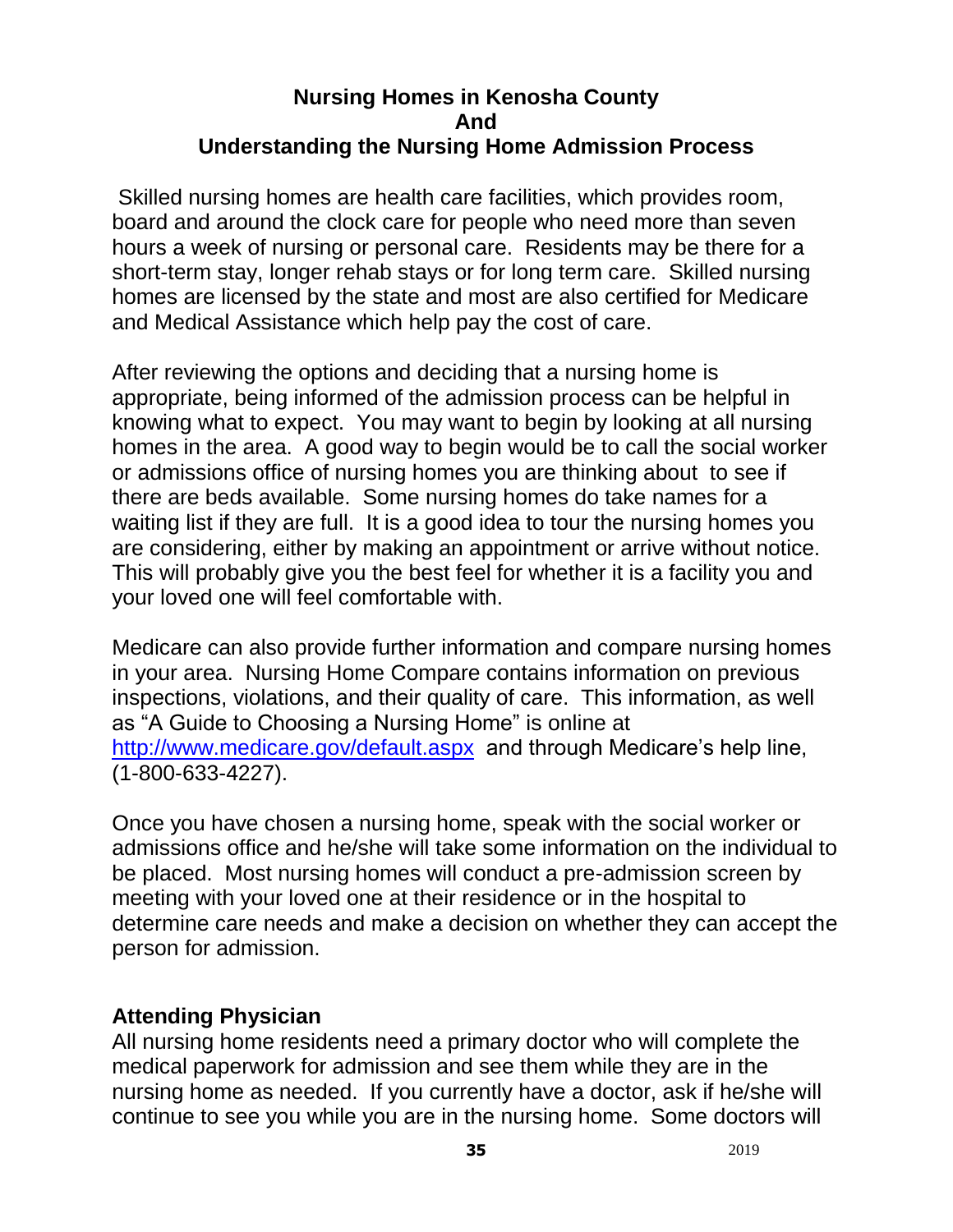make rounds to the nursing home to see their patients while they're there, others will require patients to come to their office for visits.

If your doctor is unwilling to follow you in a nursing facility or you don't have a primary doctor, the nursing home will often offer to help obtain a doctor or give the family a list of doctors to call. The nursing home will have a Medical Director who may be willing to accept new patients.

An individual is required to be seen by his/her doctor within one week prior to a nursing home admission for a physical examination. At that time, the doctor will complete the needed medical paperwork: a signed History & Physical, a list of current medications, an order for admission, and a statement that an individual is free from contagious diseases. The necessary forms to give to your doctor can be obtained from the nursing home.

If an admission is directly from a hospital, the physician will complete the paperwork, before you leave the hospital.

If you are entering a nursing facility and you are from out of the area, you will need to obtain a local doctor prior to admission to complete the medical paperwork or be seen within 48 hours after admission for a physical examination, depending upon the specific guidelines of the nursing home you are entering.

#### **Substitute Decision-Maker, if needed**

A substitute decision-maker is necessary only if an individual is not capable of making his/her own health care decisions. If a Power of Attorney for Health Care (POA-HC) has been created, it will need to be activated by two physicians or one physician and one psychiatrist who will write or sign a statement of incapacity. If a POA-HC has not been created, legal guardianship will need to be pursued through an attorney. In some cases, the Adult Protective Services unit of the Aging and Disability Resource Center can assist.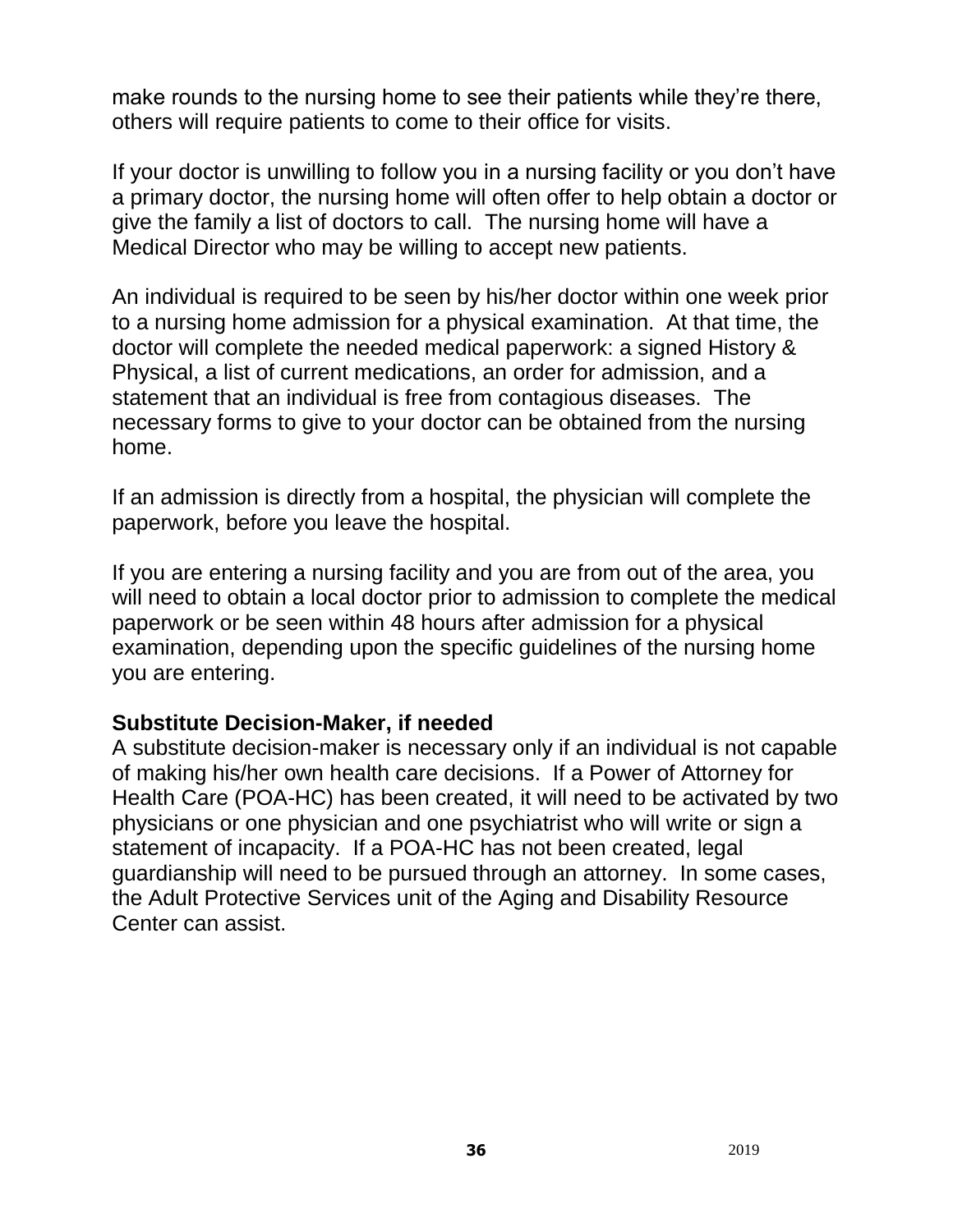### **Securing a Payment Source**

Nursing homes can be paid for by the following ways:

Medicare - Medicare will pay 100% of the nursing home rate for the first 20 days provided there has been an inpatient hospital stay (not just observation) of at least 72 hours within the past 30 days and a certified skilled level of care, as determined by the nursing home, is required. The person must be placed in a Medicare certified bed to be eligible for this benefit. A person can remain eligible for Medicare benefits in the nursing home for up to 100 days, with Medicare paying only a portion of the daily rate from the  $21^{st}$  to the 100<sup>th</sup> day and a co-payment being required either through private insurance, private payment, or Medical Assistance.

Medical Assistance - If private funds are not available or are exhausted, Medical Assistance (MA, Medicaid, Title 19) can be applied for to cover nursing home cost. Financial eligibility takes into account income and assets and limits vary depending upon whether an individual is single or married. MA can be used to cover long-term or short-term nursing home placements. In the case where a return home is anticipated, an individual is allowed to continue to pay living expenses to maintain their residence for up to six months. If you would like more information about this option, you can contact the ADRC, 262-605-6646, to discuss this as a possible option, and different ways to apply.

Private Insurance - Coverage under individual insurance and long-term care policies vary. Many Medicare supplemental policies will cover the copay required for the  $21^{st}$  through the 100<sup>th</sup> day provided a certified skilled level of care is needed. It is necessary to review your policy or call your insurance company to determine your individual coverage.

Private Pay - Payment of the daily rate can be made privately by the individual or family members. Rates vary according to nursing home.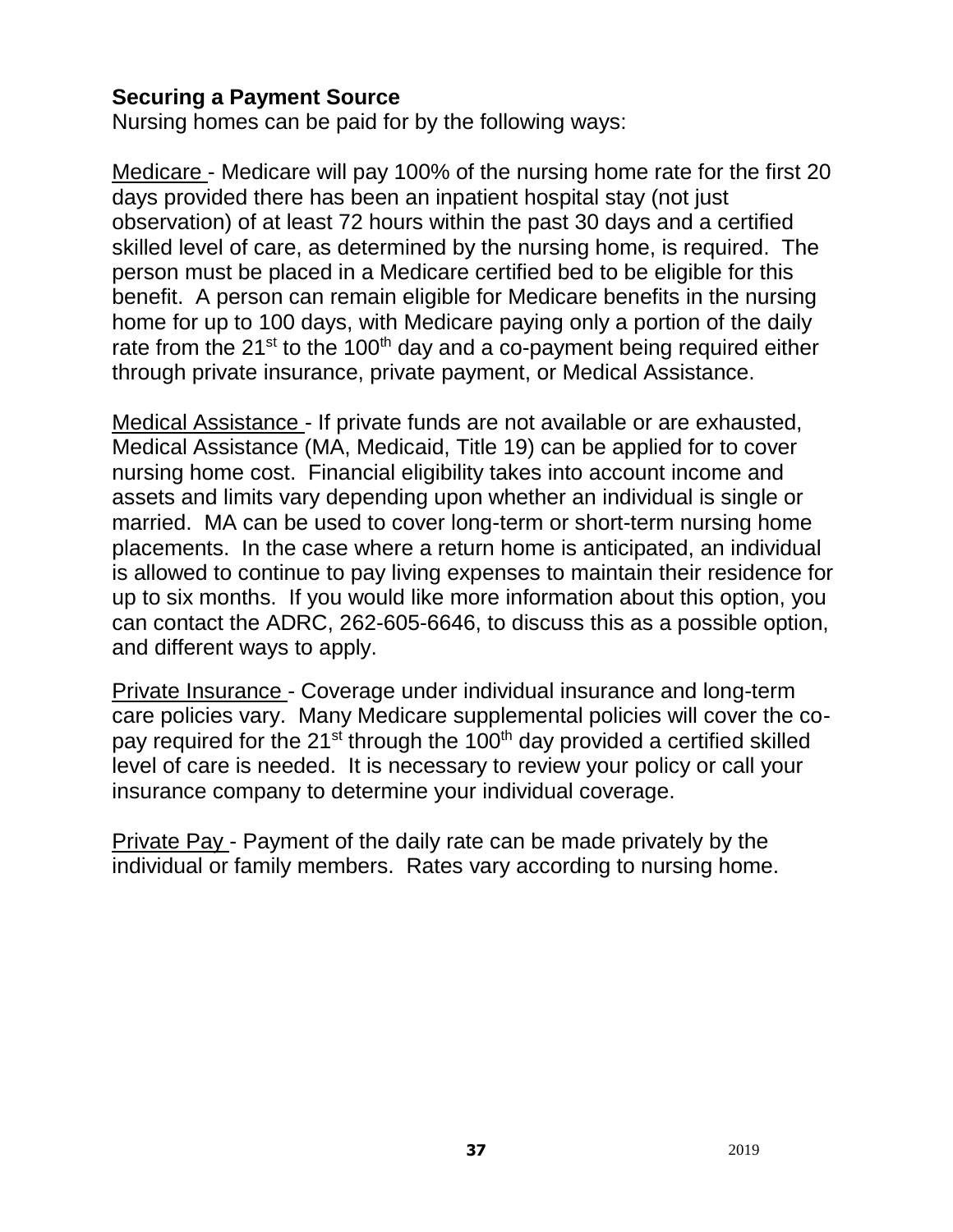### **Signed Admission Agreement**

The nursing home social worker or admissions director must meet with the responsible party to obtain information and consent prior to or at the time of the admission. At this time a number of forms requiring signatures will be explained. If the individual is legally responsible for his/her self, the forms can be signed at the time of admission or during a visit made prior to the admission. If a guardian or POA-HC will be signing on the resident's behalf, then an appointment will need to be set up with the social worker or admissions director to complete this paperwork.

#### **Complaints/Concerns**

For complaints, questions and/or concerns regarding the care and the rights of residents in nursing homes and community based residential facilities, contact:

**Older Adults age 60 and older The Long-Term Care Ombudsman 1-800-815-0015**

**Persons with a disability under age 60 414-773-4646 Disability Rights Wisconsin by Community Rights Wisconsin or 1-800-708-3034** <http://www.disabilityrightswi.org/>

To report allegations of abuse or neglect by nursing home or community based residential staff, contact:

**Wisconsin Division of Quality Assurance (DQA) at 1-800-642-6552 or complete online complaint form:**

**<http://dhs.wisconsin.gov/bqaconsumer/HealthCareComplaints.htm>**

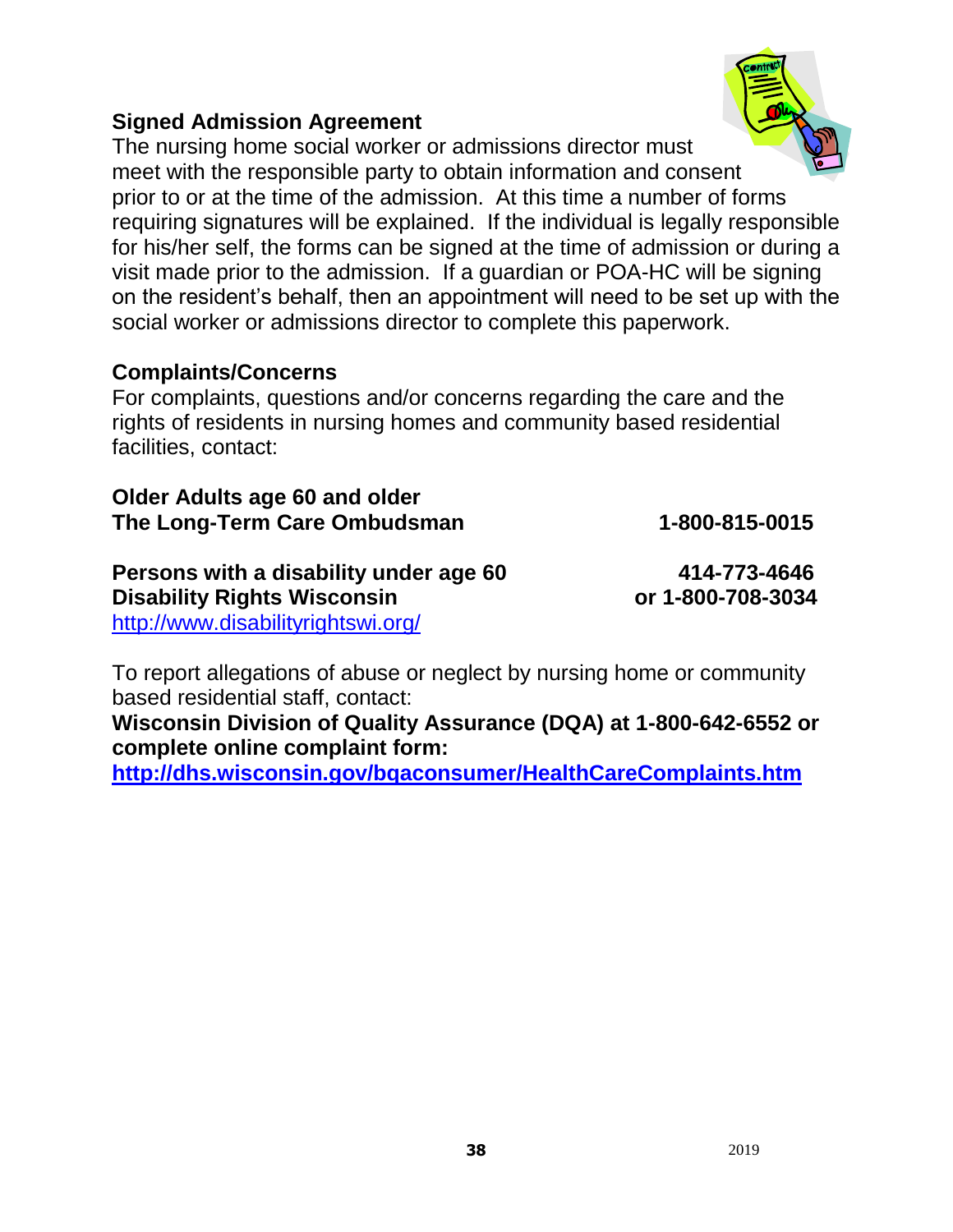### **NURSING HOMES IN KENOSHA COUNTY**

| <b>Brookside Care Center</b><br>3506 Washington Rd.<br>Kenosha, WI 53144<br>Capacity: 154 Beds<br>Special Unit: Dementia Care Unit                                                            | 262-653-3800 |
|-----------------------------------------------------------------------------------------------------------------------------------------------------------------------------------------------|--------------|
| <b>Clairidge House Nursing &amp; Rehabilitation</b><br>1519 $60^{th}$ St.<br>Kenosha, WI 53140<br>Capacity: 75 Beds<br>Special Unit: Dementia care unit; Geriatric Psychiatric Services unit. | 262-656-7500 |
| <b>Crossroads Care Center of Kenosha</b><br>8633 32 <sup>nd</sup> Ave.<br>Kenosha, WI 53142<br>Capacity: 133 Beds                                                                             | 262-694-8300 |
| Grand Prairie Health and Rehabilitation Center<br>10330 Prairie Ridge Boulevard<br>Pleasant Prairie, WI 53158<br>Capacity: 114 beds                                                           | 262-612-2800 |
| <b>Kenosha Estates Rehab and Care Center</b><br>1703 60 <sup>th</sup> St.<br>Kenosha, WI 53140<br>Capacity: 97 Beds<br>Special Unit: Alzheimer's/Dementia Care Unit                           | 262-658-4125 |
| The Manor of Kenosha<br>3100 Washington Rd.<br>Kenosha, WI 53144<br>Capacity: 153 Beds                                                                                                        | 262-658-4622 |
| St. Joseph's Home and Rehabilitation Center<br>9244 29 <sup>th</sup> Ave.<br>Kenosha, WI 53143<br>Capacity: 73 Beds<br>www.stjosephshome.org                                                  | 262-694-0080 |